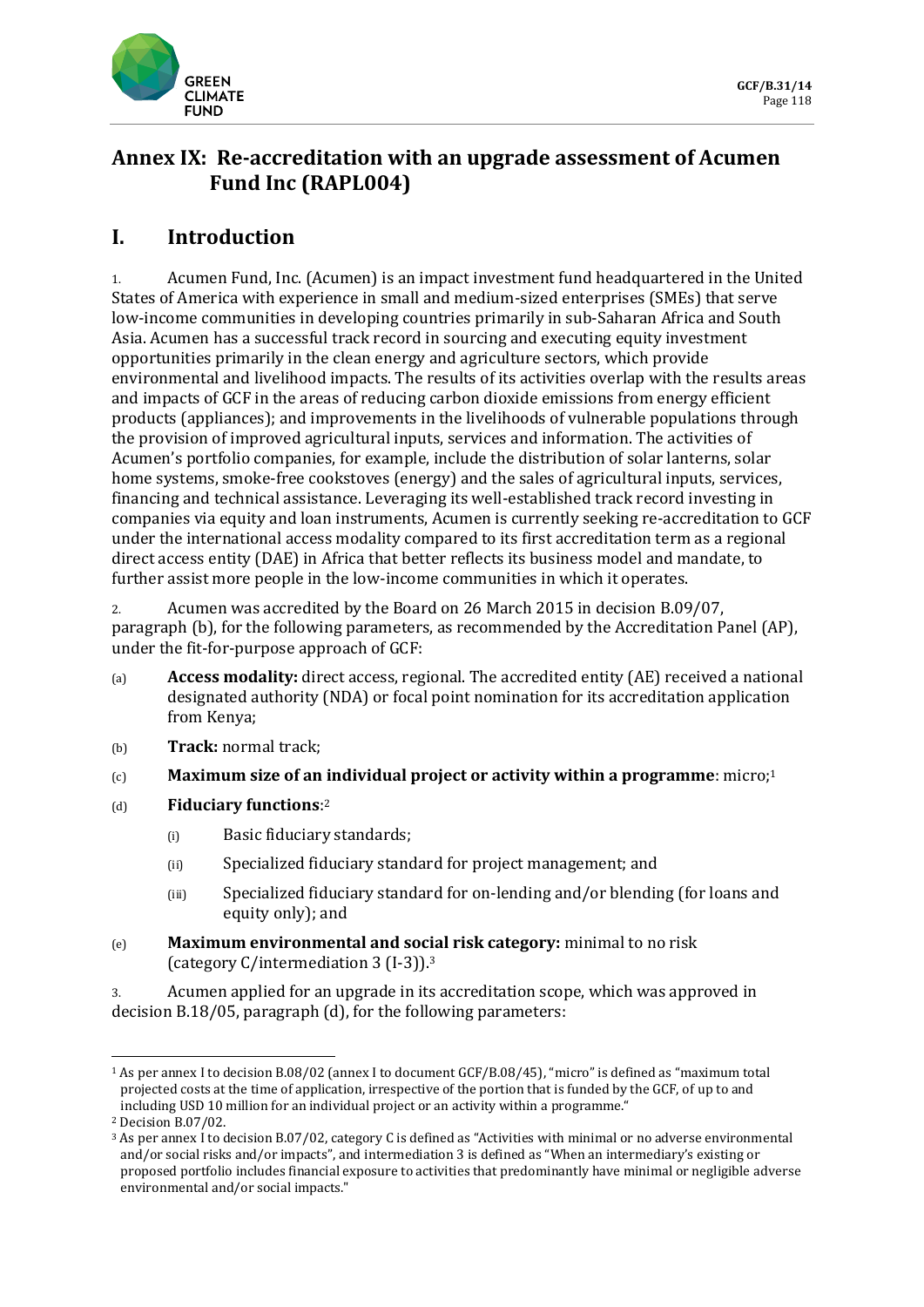

#### (a) **Fiduciary functions:**

(i) Specialized fiduciary standard for grant award and/or funding allocation mechanisms.

4. Acumen signed its accreditation master agreement (AMA) with GCF on 8 June 2016, which became effective on 11 July 2016. With the AMA having become effective, the AE's first accreditation term was from 11 July 2016 to 10 July 2021. Due to the coronavirus disease (COVID-19) pandemic and in line with decision B.26/01, para. (h), the AE requested, and was issued, an extension in the deadline to submit its re-accreditation application to GCF from 10 April 2020 to 10 July 2021. The AE submitted its application to GCF for re-accreditation, as well as an application to upgrade its accreditation scope, via the digital accreditation platform on 9 July 2021. Accreditation fees were received from the applicant in relation to the upgrade application on 13 September 2021, thereby launching the stage I institutional assessment and completeness check. Stage I was completed on 25 November 2021 and the applicant was progressed to the stage II (step 1) accreditation review by the AP, which has been concluded with the publication of this assessment.

5. The AE applied for an upgrade in its accreditation scope at the same time as its reaccreditation application for the following parameters under the fit-for-purpose accreditation approach of GCF. The changes as compared to its accreditation scope during the first accreditation term are below:

- (a) **Access modality:** international access;
- (b) **Maximum size of an individual project or activity within a programme:** medium;<sup>4</sup> and
- (c) **Maximum environmental and social risk category**: medium risk (category B/intermediation 2 (I-2)).<sup>5</sup>

# **II. Stage I institutional assessment and completeness check**

6. The AE applied and was assessed by the Secretariat during stage I under the normal track re-accreditation process in accordance with the GCF policies and standards to the extent applicable to accreditation below:

- (a) "Updated Strategic Plan for the Green Climate Fund: 2020–2023" (decision B.27/06);
- (b) "Matters related to the accreditation framework" and "Consideration of accreditation proposals, including consideration of the re-accreditation deadline" regarding the reaccreditation process (decisions B.24/13, para. (a), and B.26/01, para. (h), respectively);
- (c) "Guiding Framework and Procedures for Accrediting National, Regional and International Implementing Entities and Intermediaries, Including the Fund's Fiduciary Principles and Standards and Environmental and Social Safeguards" (decision B.07/02);

<sup>4</sup> As per annex I to decision B.08/02 (annex I to document GCF/B.08/45), "medium" is defined as "maximum total projected costs at the time of application, irrespective of the portion that is funded by the GCF, of above USD 50 million and up to and including USD 250 million for an individual project or an activity within a programme."

<sup>5</sup> As per the Environmental and Social Policy adopted in decision B.19/10, category B is defined as "Activities with potential limited adverse environmental and/or social risks and impacts that individually or cumulatively, are few, generally site-specific, largely reversible, and readily addressed through mitigation measures," and intermediation 3 is defined as "When an intermediary's existing or proposed portfolio includes, or is expected to include, substantial financial exposure to activities with potential limited adverse environmental or social risks and impacts that are few, generally site-specific, largely reversible, and readily addressed through mitigation measures; and includes no activities with potential significant adverse environmental and social risks and impacts that, individually or cumulatively, are diverse, irreversible, or unprecedented."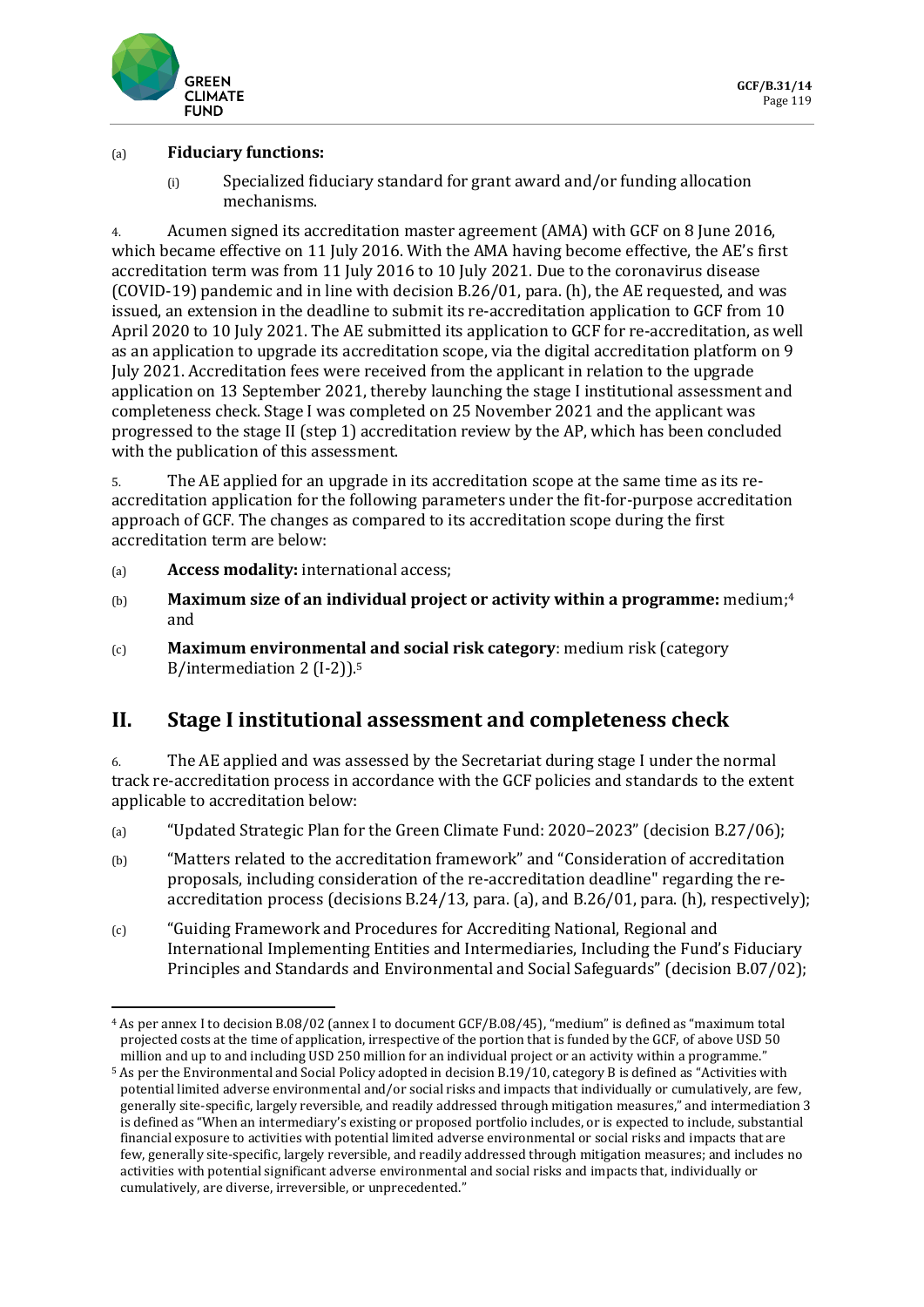

- (d) "Guidelines for the Operationalization of the Fit-for-purpose Accreditation Approach" (decision B.08/02);
- (e) "Policy on Prohibited Practices" (decision B.22/19);
- (f) "Anti-Money Laundering and Countering the Financing of Terrorism Policy" (AML/CFT Policy) (decision B.18/10);
- (g) "Policy on the Protection of Whistleblowers and Witnesses" (decision B.BM-2018/21);
- (h) "Environmental and Social Management System: Environmental and Social Policy" (decision B.19/10);
- (i) "Revised Environmental and Social Policy" (decision B.BM-2021/18);
- (j) "Comprehensive Information Disclosure Policy of the Fund" (decision B.12/35) regarding the disclosure of environmental and social (E&S) information; and
- (k) "Updated Gender Policy and Gender Action Plan 2020–2023" (decision B.24/12).

### 2.1 Legal status, registration, permits and licences

7. The AE provided documents on its establishment and licences to operate, where relevant, as a part of the application. The AE confirmed that there had been no change in its legal status or licences to operate since the original accreditation application.

8. As indicated in paragraph 4 above, the AE and GCF entered into the AMA for the AE's first accreditation term from 11 July 2016 (date of AMA effectiveness) to 10 July 2021. With the deadline for the re-accreditation application submission having been extended until the end of the accreditation term at the request of the AE, the AE's accreditation term has lapsed as of 11 July 2021 since its re-accreditation application was submitted at the end of the first accreditation term. As the AE has sought re-accreditation prior to the end of its first accreditation term, it shall remain designated as an AE during the period between its first and, if re-accredited and having a signed and effective amended and restated AMA, second accreditation terms.

9. Once re-accredited, the AE's AMA would need to be amended and restated to account for the re-accreditation decision and any conditions of re-accreditation based on the AP's assessment of the AE against the GCF standards and policies listed in paragraph 34 below, as well as reflect the GCF policies and standards adopted by the Board that have become effective since the agreement between the GCF and the AE of the AMA for its first accreditation term.

10. The AE confirmed at the time of publication of this recommendation that it is willing to engage with GCF on amending and restating the AMA to account for new GCF policies that have become effective after the agreement between the GCF and AE of the AMA for the first accreditation term and that it will put in the necessary resources to review the draft amended and restated AMA.

## 2.2 Accredited entity performance in contributing to GCF programming results

#### **2.2.1. Approved GCF projects under implementation and national designated authority participatory monitoring**

11. Acumen's portfolio as per the funding proposals approved by the Board includes three funded activities with GCF financing of USD 81 million, out of which USD 8 million is in grants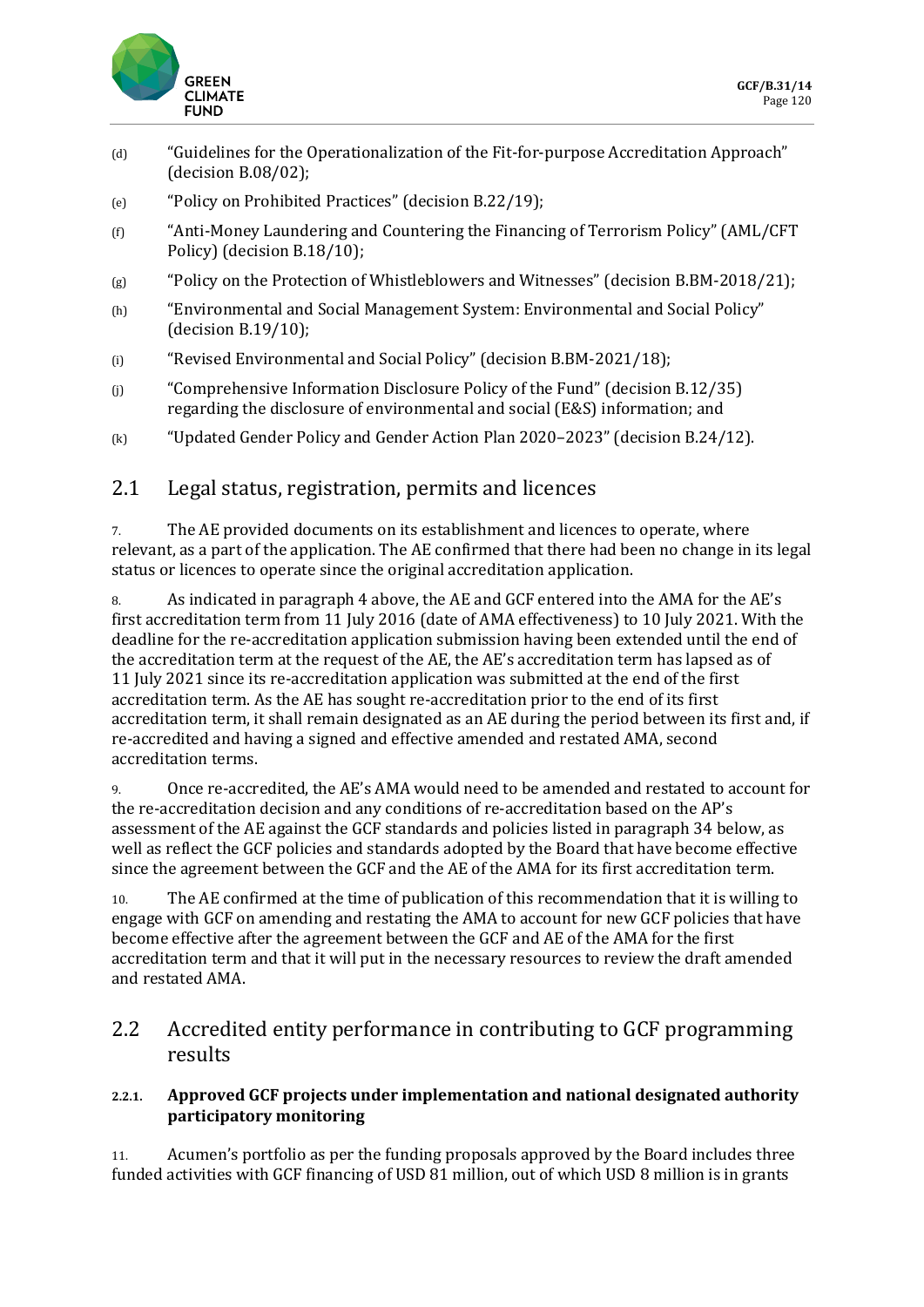

and USD 73 million in equity, and co-financing at USD 145 million, out of which USD 107 million is in equity, USD 26.3 million is in senior loans and the remaining USD 11.7 million is in grants. Funding proposal (FP)005, KawiSafi Ventures Fund (KawiSafi) approved at B.11 in November 2015 and FP078, Acumen Resilient Agriculture Fund (ARAF) approved at B.19 in March 2018 are currently under implementation while the funded activity agreement (FAA) for FP148, Participation in Energy Access Relief Facility (EARF) approved at B.27 in November 2020 reached effectiveness in November 2021 and will enter the implementation stage with disbursements expected. Per the funding proposal approved by the Board, KawiSafi is a crosscutting fund seeking to reach 15 million beneficiaries and avoiding 1.5 million tons carbon dioxide equivalent  $(CO_2eq)$ . ARAF is an adaptation fund seeking to reach 10 million beneficiaries, while EARF is a mitigation fund aiming to reduce 1.3 million tons  $CO<sub>2</sub>$ eq.

12. Both KawiSafi and ARAF have required the setting up and subscription of separate FAAs for the respective equity components and Technical Assistance Funds (TAF). In KawiSafi, Acumen achieved FAA effectiveness for the equity component just 13 days after execution, and in ARAF, it took nine months from execution to effectiveness. KawiSafi's closing is expected in August 2028 and ARAF's closing is expected in September 2032. Acumen also established different capitalization goals for the two funds under implementation, USD 100 million and USD 50 million for KawiSafi and ARAF respectively, yet targeted similar GCF equity contributions – USD 20 million for KawiSafi and USD 23 million for ARAF. KawiSafi held its final fund commitment at USD 67.4 million. At the end of 2020, ARAF held fund commitments of USD 48.3 million, and was targeting a fund final close in 2021.<sup>6</sup> As a result, GCF currently has a higher equity stake in one of the funds compared to the other.

13. For KawiSafi, the first disbursement of USD 5.35 million took place less than two months after FAA execution and in this way served as an initial catalyzer for additional fundraising from other partners. For ARAF, GCF committed junior equity, in this way catalyzing senior capital commitments above the fund's target. As at 31 December 2021, Acumen has been working actively, is investing in companies and has requested cumulative GCF disbursements for each equity FAA, already reaching 66 per cent of GCF's equity investment in KawiSafi and 32 per cent in ARAF.

14. In both KawiSafi and ARAF where the funds are under implementation, the respective TAF components were set up to identify and address core needs of portfolio companies to enable their scale and financial viability. Additionally, each TAF includes a Technical Assistance Committee (TAC). GCF funds requested by Acumen in the funding proposals approved by the Board for each TAF were similar – USD 5 million for KawiSafi and USD 3 million for ARAF. Acumen completed the operationalization of KawiSafi's TAF in 2020.

15. EARF is different to its predecessors, highlighting Acumen's capitalization on its experience with GCF as an AE. Hence, whilst EARF has just recently entered into effectiveness, it will cover a more ambitious geographic scope and therefore include more countries, but will continue to focus on Africa with GCF funding. EARF will not deploy equity investments and has been designed as a concessional debt fund. Total capitalization of this fund is similar to ARAF (i.e. target fund size of USD 60 million as per the Board-approved funding proposal), however EARF has sought a higher participation from GCF, USD 30 million versus USD 23 million in equity. Finally, EARF does not include a TAF component.

16. **Project implementation progress:** As of 31 December 2021, of two projects that are under implementation (KawiSafi and ARAF), USD 26.16 million (51.79 per cent) have already been disbursed.<sup>7</sup>

<sup>6</sup> The information is from the 2020 annual performance report for the relevant approved projects/programmes.

<sup>7</sup> The disbursement rate shown is the simple average for two projects (KawiSafi and ARAF) under implementation.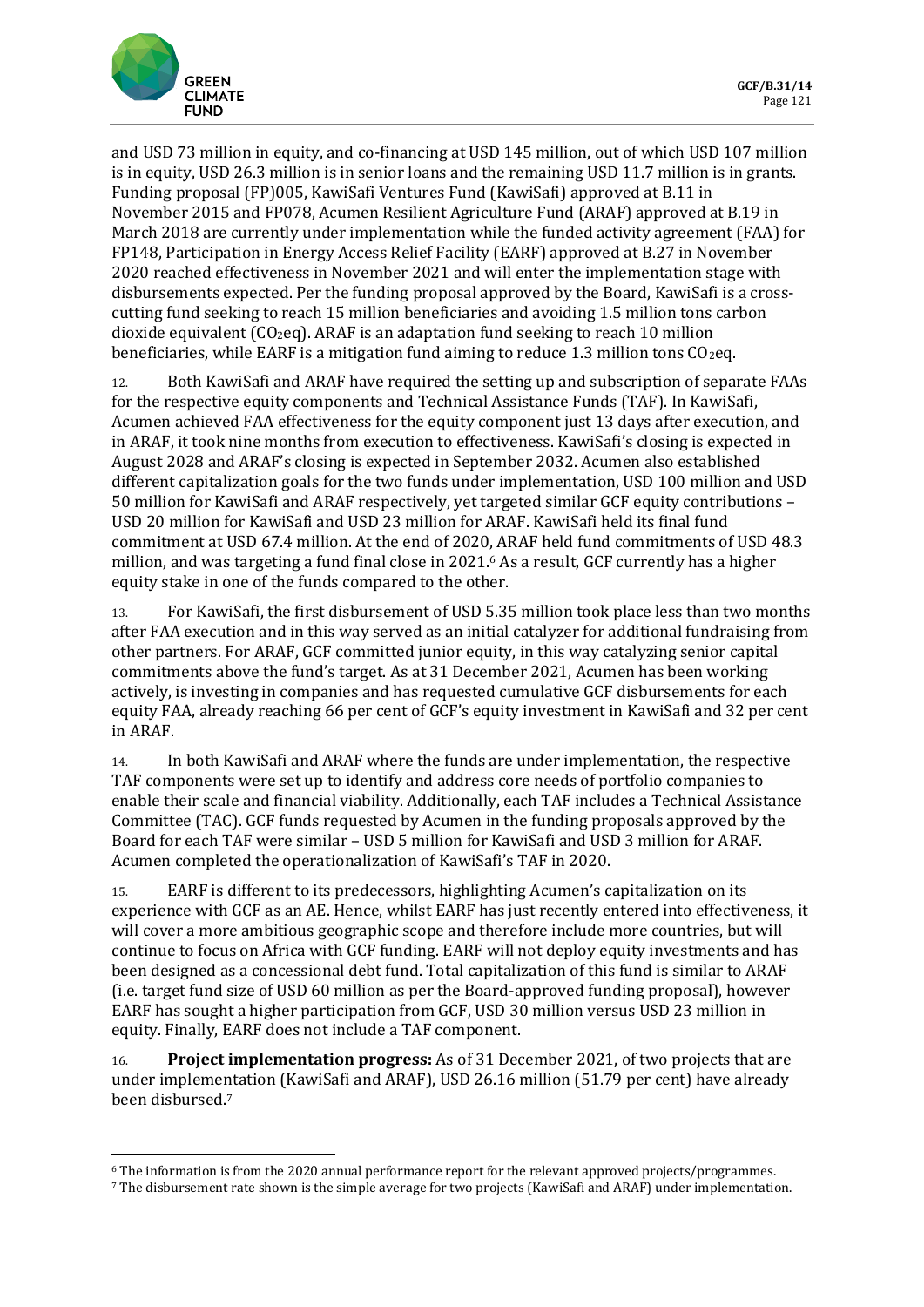

17. With regard to overall performance, both KawiSafi and ARAF, the two funds under implementation, have been performing adequately well thus far. Through Quarter 3 of 2021, KawiSafi is in its fifth year of implementation with investments in 9 companies, and ARAF is in its second year of implementation with investments in 5 companies, as per the annual performance report for 2020. It is worthy to note that Acumen has been providing periodic key data and information on each fund's performance and progress in addition to the annual performance reports (APRs) for funded activities on a quarterly basis.

18. Regarding the results, in Kenya and Rwanda, in 2020 alone, KawiSafi's portfolio companies directly impacted 4.8 million lives directly and 13.1 million lives indirectly and offset 5.6 million tons of climate-warming emissions. Since investment, with the support of GCF's funding, KawiSafi's portfolio companies have directly brought access to clean energy to an estimated 15.1 million individuals in Kenya and Rwanda and averted 11.8 million tons of climate-warming emissions. Of the lives impacted, it is estimated that 52 per cent have incomes at or below USD 3.20 per day (the poverty line as defined by the World Bank). In 2020, KawiSafi's portfolio companies employed over 2,500 people globally with over 30 per cent being women: a 2 per cent increase in the ratio of women from 2019. These companies have also provided training to over 4,000 women in the solar sector (including technicians, installers, sales agents, and customer care professionals) representing a 2.7-times increase from 2019.

19. Similarly for ARAF, as of the end of 2020, through its investments the fund had impacted 13,000 smallholder farmers (65,000 lives based on a household multiple of 5) within the first year of investing.

20. **Reporting:** As regards the quality and timeliness of APRs, Acumen has been providing these per terms and conditions as included under the AMA and the applicable FAAs.

#### **2.2.2. Entity work programme, concept notes, funding proposals and Project Preparation Facility (PPF) requests**

21. **Entity work programme**: Acumen submitted a draft entity work programme (EWP) to GCF in April 2020 outlining their priorities for the GCF-1 period, which focused on operationalizing and scaling two of its funded activities (KawiSafi and ARAF) through a potential expansion to new countries, specifically targeting least developed countries (LDCs) in Africa. Acumen had also included a potential project that addressed COVID-19, which has since been approved at B.27 as EARF; Acumen has made the legal agreements effective and is currently working on meeting the conditions precedent for disbursement. Through the EWP Acumen also signaled expansion of its partnership with GCF to Asia Pacific and shared new project ideas it is exploring in agriculture and energy access. The AE's comparative advantage is in developing innovative financing solutions at the nexus of poverty and climate change with energy access and agriculture being the primary sectors it targets for investment opportunities. The new project ideas in Asia Pacific have the potential to leverage the AE's comparative advantages, are cross-cutting targeting smallholder farmers as end beneficiaries, and leverage private sector finance. Acumen also intends to propose follow-on projects replicating the KawiSafi and ARAF business models to new countries and regions. Acumen is in the process of updating its EWP for the remainder of GCF-1 and the period of the second accreditation term, if re-accredited. Once updated and reviewed by the Secretariat, the Secretariat will consider the EWP for potential CIC endorsement.

22. Acumen is open to partnerships with GCF AEs, including direct access entities (DAEs), to play the role of an executing entity (EE) in the projects they may prepare for submission to GCF, where complementarity and synergies in accreditation scope are mutually beneficial.

23. **Concept notes/funding proposals**: As of 31 December 2021, Acumen does not have any officially submitted concept note or funding proposal. However, GCF is in discussion with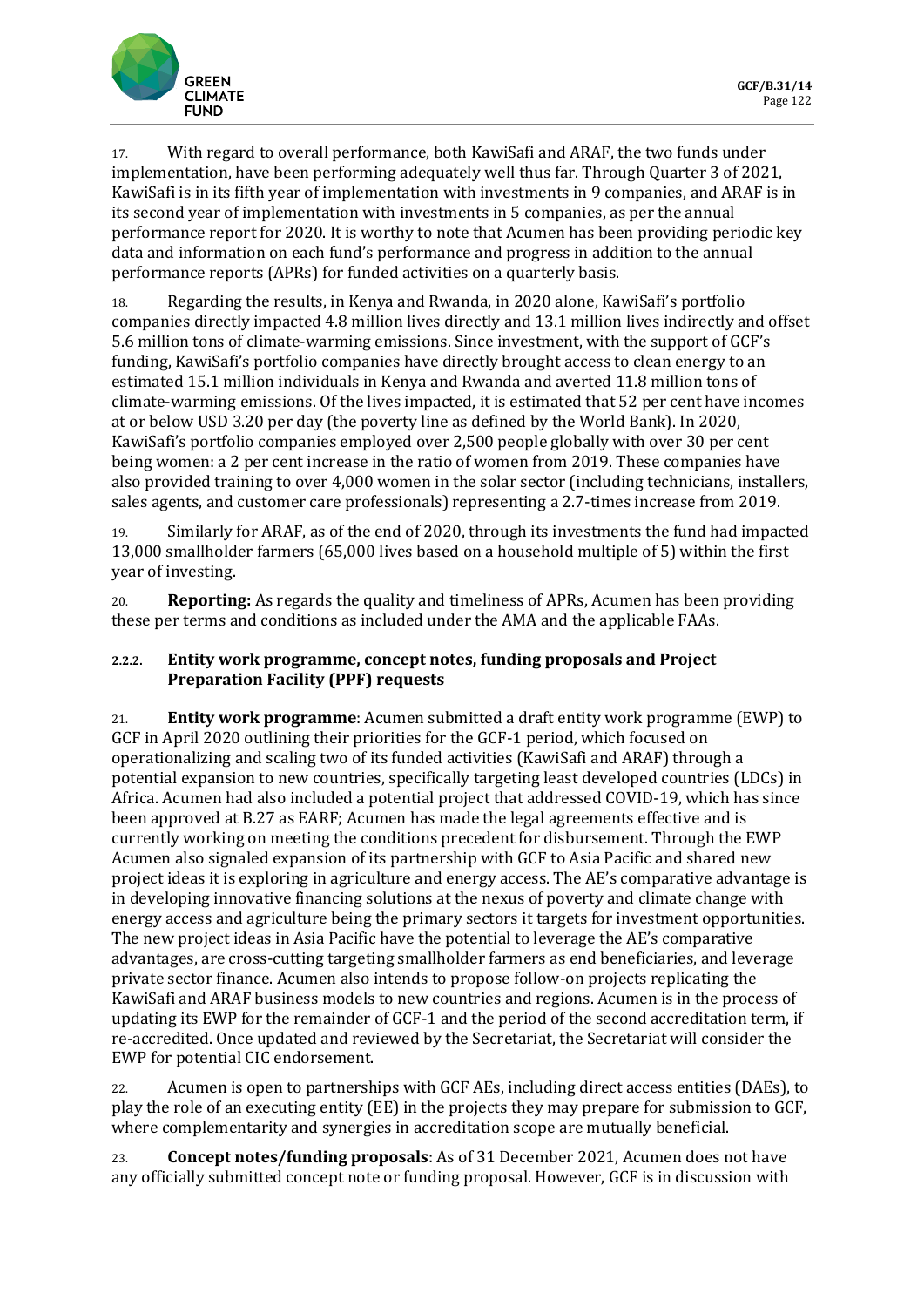

Acumen on a few project ideas at a nascent stage, related to first-time access to clean and affordable energy in difficult markets. Acumen's pipeline signifies an alignment with the overall strategic objectives of GCF including an increased emphasis on equity to leverage financing from a multiplicity of local actors. Furthermore, the AE has a stated objective of collaborating with national actors and is open to working with DAEs where appropriate, which helps enhance their capacity, and in the process contributes to institutional development and readiness for local actors to approach GCF.

24. As indicated in Acumen's EWP and re-accreditation application, being a relatively smallsized impact investment fund, the AE will focus on ensuring successful implementation of the three approved projects during its second accreditation term. Over the accreditation term, with respect to GCF-funded projects/programmes, Acumen will also focus on building capacity and on exploring new investment strategies focused on resilient agriculture and energy access, among others, in new regions. To this end, as indicated above, with the re-accreditation application, Acumen has requested to change its status from a regional DAE focused on Africa to an international access entity (IAE) with ability to work in Asia. This change is requested also because the entity is headquartered in the United States of America.

#### **2.2.3. Risk flags incurred by the projects, accredited entity or country during the first accreditation term**

25. COVID-19 impacted Acumen and its funds in 2020 in the following areas: (i) mobility restrictions and requiring telecommuting; (ii) creating supply chain challenges in relation to investee companies; (iii) shifting priorities in investee companies by having them put resources towards short-term management and longer-term planning; and (iv) macroeconomic impacts such as devaluation of currencies and decreased capital availability. Acumen has also been experiencing talent transition, both for its own staff at fund level and in portfolio companies consistent with market trends. Lastly, Acumen needs to continue to expand its investment portfolios and close new deals over the implementation period, consistent with its current pace.

26. Regarding country ownership, while engagement of Acumen with relevant national designated authorities (NDAs) during the project development phase has been satisfactory, communication during post-approval stages needs to be improved by providing regular updates to the respective NDAs on the amount and timeline of disbursements reaching the involved countries.

27. From the safeguards perspective, an environmental, social and gender review of KawiSafi's portfolio has been completed and no substantial risks were identified that required immediate and necessary action. No complaints were received by the project-level grievance redress mechanism (GRM). For ARAF, as is the case with most agriculture investments, the ESS risk is in the borderline between the category C/intermediation 3 (minimal or no risk) for which Acumen is accredited, and category B/intermediation 2 (medium risk). No complaints were received by the AE-level grievance redress mechanism.

## 2.3 International access entity contribution to building the capacity of direct access entities

28. As Acumen was accredited as a regional DAE during the first accreditation term, the requirement – for an IAE – to report to GCF annually on activities intended or actually undertaken to strengthen the capacities of already accredited DAEs, or to support potential DAEs, did not apply to Acumen. With its request in its re-accreditation application to change from a DAE to an IAE in terms of access modality, Acumen intends to explore leveraging its accreditation to work with other local partner organizations in the countries where it is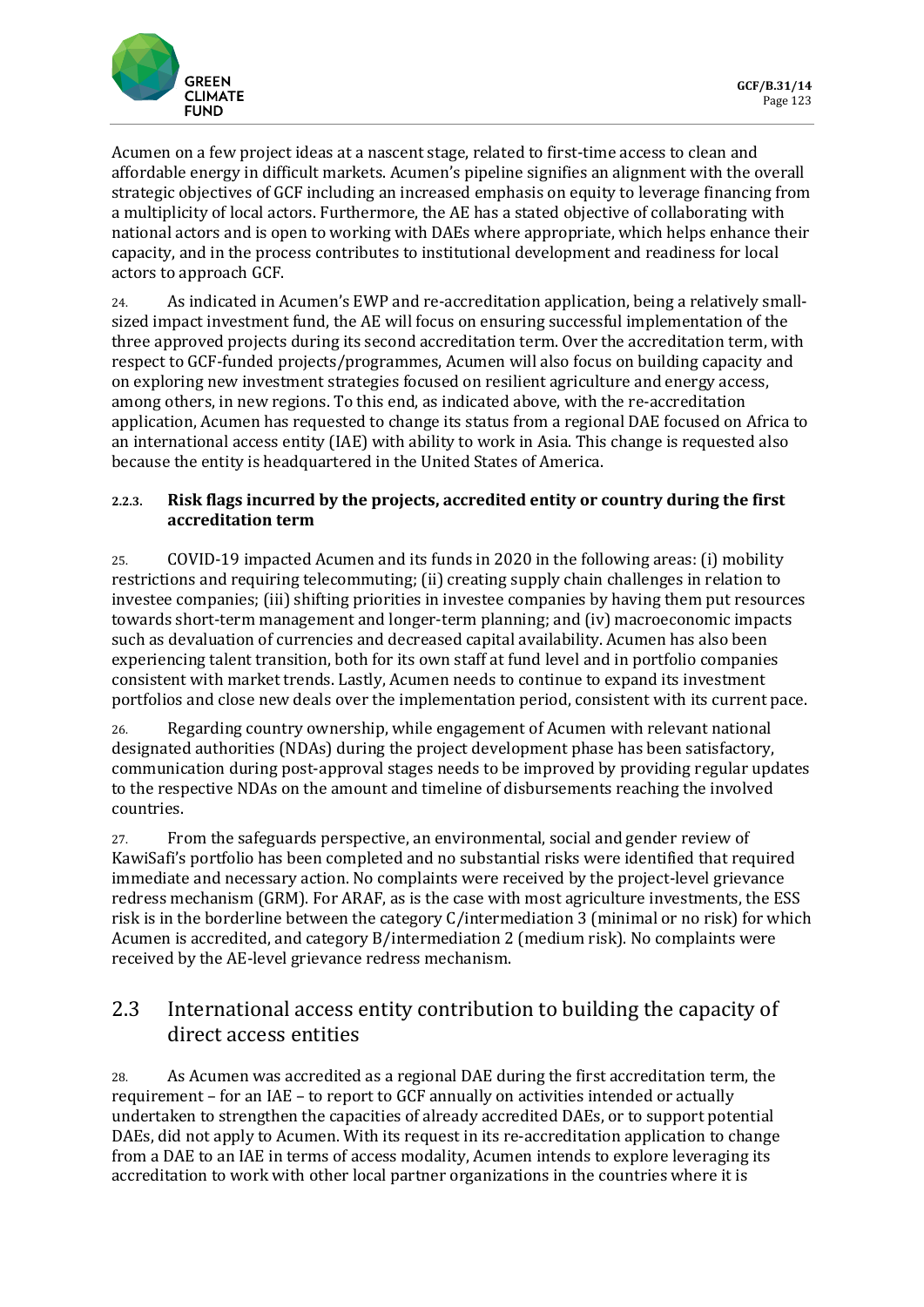

working across Africa, Asia and Latin America, with the understanding that these organizations may one day apply for accreditation with GCF.

# 2.4 Overall portfolio of activities of the accredited entity beyond those funded by GCF

29. As per the updated Strategic Plan (USP) for the GCF: 2020–2023, the re-accreditation process, and the monitoring and accountability framework, the Secretariat and the AP are requested to provide an assessment of the extent to which the overall portfolio of activities of the AE beyond those funded by GCF has evolved during the accreditation period, in order to advance the goal of GCF to promote the paradigm shift towards low-emission and climateresilient development pathways in the context of sustainable development.

30. During its first accreditation term, Acumen has embedded a stronger climate focus across its investment portfolio and programming. One of the key sectors Acumen works in is energy – driving innovation in energy access to generate income and create a pathway out of poverty in East Africa, West Africa, India and Pakistan. Apart from GCF-funded energy-focused projects, since its first accreditation term to GCF, Acumen has doubled down on its philanthropy-backed, pioneer investing activities in energy. In late 2016, Acumen launched its Pioneer Energy Investment Initiative (PEII) to bridge the funding gap for early stage off-grid energy companies and accelerate energy access across the developing world. Since its launch, PEII evolved into a USD 22 million initiative and invested in 12 companies delivering off-grid energy from renewable sources in India, East Africa, West Africa and Latin America with the focus on solar home systems in new markets, mini and micro grids and innovations in productive use averting 62,500 tons of black carbon emissions while providing energy access to 918,500 people.

31. Agriculture is another core sector for Acumen that has traditionally focused on investing in pioneer agriculture companies serving smallholder farmers to improve productivity, income and access to markets. During the first accreditation term, Acumen has made 21 new investments in agriculture companies and moving forward it anticipates that its regional pioneer agriculture investment strategies in Latin America, India, East and West Africa, will take a targeted approach connected to the context and the needs of the regional markets, but will implement a climate lens.

32. The AE provided the following information in its re-accreditation application with regard to guiding questions established in the GCF methodology for establishing a baseline of greenhouse gas emissions (GHG) and climate resilience for the portfolio of AEs:<sup>8</sup>

- (a) Guiding question 1. Has the entity established policies or commitments in the short, medium or long term regarding investment in climate change projects?
	- (i) Since Acumen's first accreditation term starting in 2016, it has brought three funding proposals to GCF representing USD 211 million in funding to support climate change mitigation and adaptation. As at 31 December 2021, the USD 81 million committed by GCF to Acumen-initiated projects has catalyzed USD 130 million in climate finance co-financing. The narrative below provides an overview of how Acumen, at the organization level, has evolved during its first accreditation term to embed a stronger climate focus across its investment activity and programming.

### (ii) **Investing and portfolio**

<sup>8</sup> Document GCF/B.28/11/Add.02.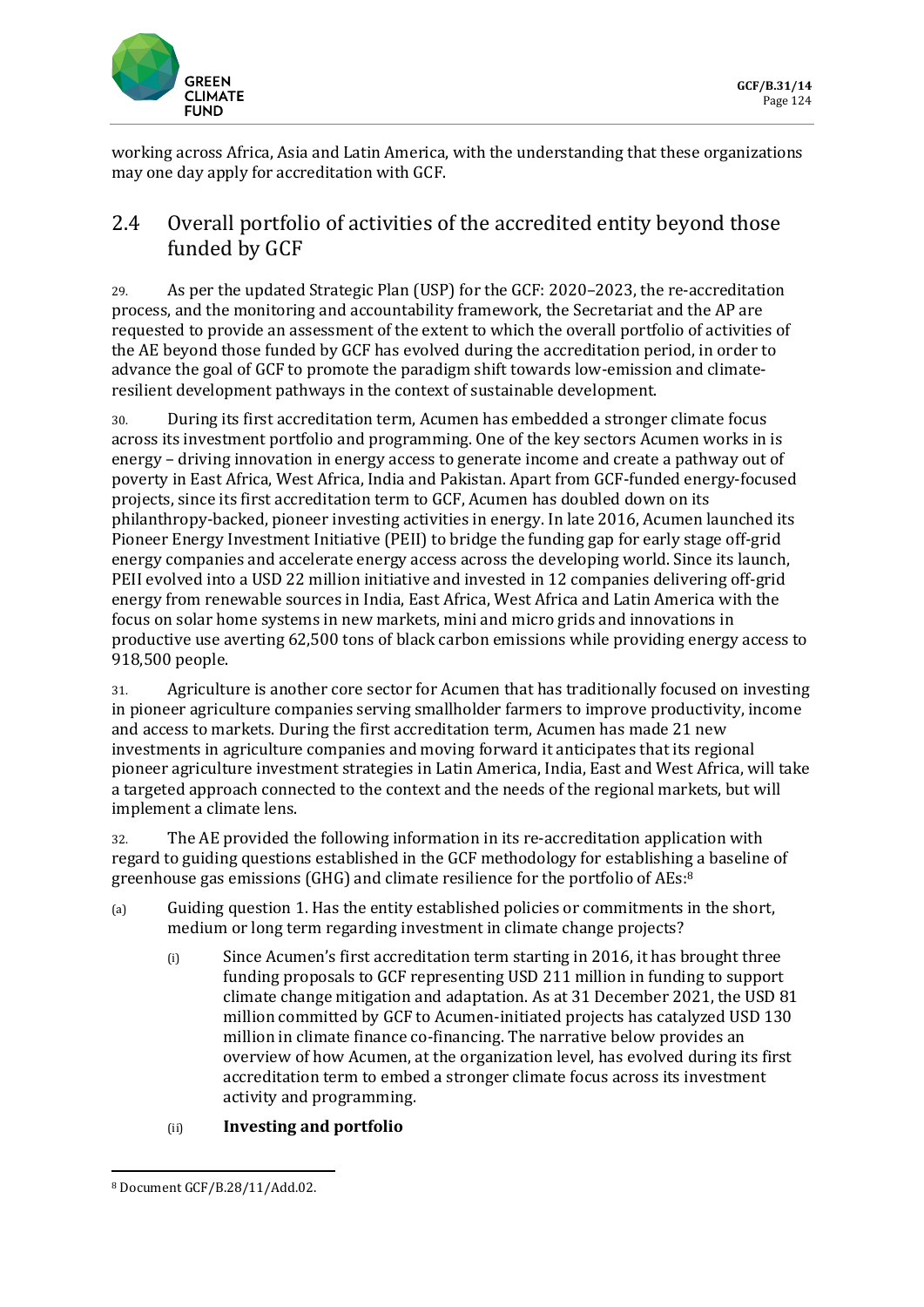

- (1) *Energy*: In late 2016, Acumen launched the Board-approved Pioneer Energy Investment Initiative (PEII) to bridge the funding gap for early stage off-grid energy companies and accelerate energy access across the developing world. Since its initial launch, the PEII evolved into a USD 22 million initiative with funders from development finance institutions, corporate partners and institutional and family foundations. From 2016 through the end of 2021, the PEII invested in companies delivering offgrid energy from renewable sources in India, East Africa, West Africa, and Latin America, with a focus on solar home systems in new markets, mini and micro grids, and innovations in productive use. Since the launch of the initiative, the PEII has invested over USD 13 million in investments across 12 companies that have averted 62,500 tons of black carbon emissions and provided energy access to 989,000 people.
- (2) *Agriculture:* In agriculture, Acumen has traditionally focused on investing in pioneer agriculture companies serving smallholder farmers to improve productivity, income and access to markets. During the first accreditation term, Acumen has made 21 new investments in agriculture companies that are (1) providing smallholder farmers access to better inputs that allow them to sustainably increase production and sell more crops; and (2) integrating farmers into global supply chains by enabling them to bypass middlemen and sell their products directly to processors at fair market value. Acumen's investments in agriculture have resulted in 36 million livelihoods supported across 30 companies operating in 14 countries backed by USD 36 million in capital. USD 114 million has been attracted by these companies, following Acumen's investment. Many of these companies are inherently contributing to community resilience and adaptation efforts, during the first accreditation term. Since ARAF's launch in 2019 with USD 58 million of committed capital (leveraging the GCF contribution of USD 23 million in junior equity to raise USD 35 million in senior equity from other investors), the fund has already invested in several companies bringing climate-smart products and services to smallholder farmers to support community resilience in Africa. Acumen is seeing great potential to replicate the fund model in other geographies, including India and Pakistan, and is seeking a change in the access modality from a direct access entity to an international access entity to facilitate this enablement.
- (b) Guiding question 2. Does the entity receive resources from third parties for the financing of climate projects?
	- (i) Acumen receives resources (both in the form of investment and grant) from third parties to finance climate projects. During the first accreditation term from 2016 to 2021, Acumen and its sponsored funds received a total of USD 93.76 million from third parties, including high networth individuals, foundations, governments, wealth managers and corporates, to fund both adaptation (USD 31.63 million) and mitigation (USD 62.13 million) activities. During the first accreditation term, Acumen has seen a general uptick in third-party support for the financing of its climate projects, reflecting the fundraising for the GCF-funded projects KawiSafi, ARAF and EARF, and the non-GCF funded project PEII.
- (c) Guiding question 3. Does the AE calculate and reduce its institutional-level greenhouse gas (GHG) emissions?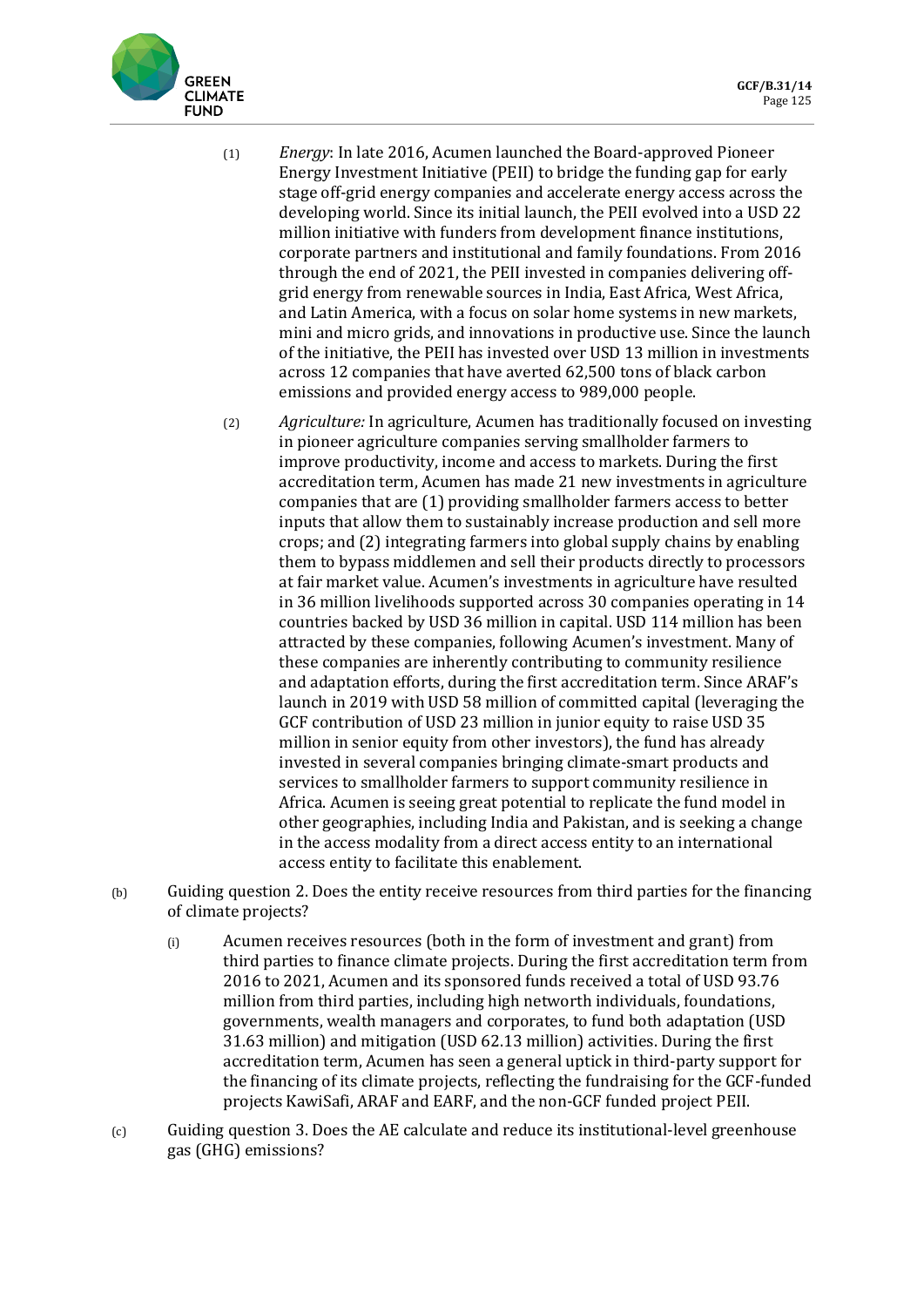

- (i) At present Acumen does not calculate its institutional-level greenhouse gas emissions, (i.e. carbon footprint). As impact investors, Acumen operations do not have a significant environmental effect and have limited environmental risks. Acumen's largest office is located in a Leadership in Energy and Environmental Design (LEED)<sup>9</sup> certified building, and Acumen considers efficiency as one of the key factors when selecting its office sites. Document retention is primarily soft copy, reducing carbon footprint and paper waste. Work travel is only permitted when necessary, and localized regional teams mean that there is less need for long-haul travel.
- (ii) The AP encourages Acumen to establish a methodology and calculate its institutional-level GHG emission footprint in the future.
- (d) Guiding question 4. Does the entity evaluate the climate risks of its portfolio?
	- (i) During the first accreditation term from 2016 to 2021, Acumen's executing entities formally evaluated the climate risks of its portfolio companies for its GCF-funded projects, including KawiSafi, ARAF and EARF, by conducting climate change vulnerability assessments during the due diligence process. For the purposes of the following indicators, each investment transaction is considered "a project".
	- (ii) By the end of the first accreditation term, almost a quarter of investments (i.e. projects) made by Acumen's direct investments in energy and agriculture projects and its GCF-funded programmes in 2020 were applying a formal climate change vulnerability assessment to the pre-investment process. All GCF-funded programmes applied formal assessments: KawiSafi conducts these assessments using their Responsible Investing Policy, EARF uses their Environmental and Social Management System to assess climate risks, while ARAF applies its ARIS tool to the pre-investment screening tool developed by ARAF to measure how investments will impact the resilience of communities to climate change.
	- (iii) Investment transactions conducted without formal assessments are attributed to Acumen's early stage pioneer portfolio-investing work, which in 2016–20 primarily included small size investments made into clean energy access companies and early-stage agriculture companies that integrate smallholder farmers into global, sustainable supply chains.
- (e) Guiding question 5. What are the main sectors of activity of the entity?
	- (i) During the first accreditation term from 2016 to 2021, the bulk of Acumen's sectors of activity were climate related. Over the period, over USD 53 million was invested into climate related projects representing 61 per cent of Acumen's investment activity. In terms of total amount invested in USD millions, in 2016 47 per cent of Acumen's investments were climate related and by 2020 this figure had increased to almost 90 per cent. All GCF-funded projects are climate related.
- (f) Guiding question 6. Is the entity investing in mitigation projects/operations?
	- (i) Acumen invests in mitigation projects and operations through its energyinvesting work. Investments made by KawiSafi and Acumen's PEII both track their portfolio companies' contributions to the reduction of greenhouse gas

<sup>9</sup> Leadership in Energy and Environmental Design, or LEED, is a building certification process developed by the United States Green Building Council (USGBC), a non-profit organization (not a government agency) headquartered in Washington, D.C.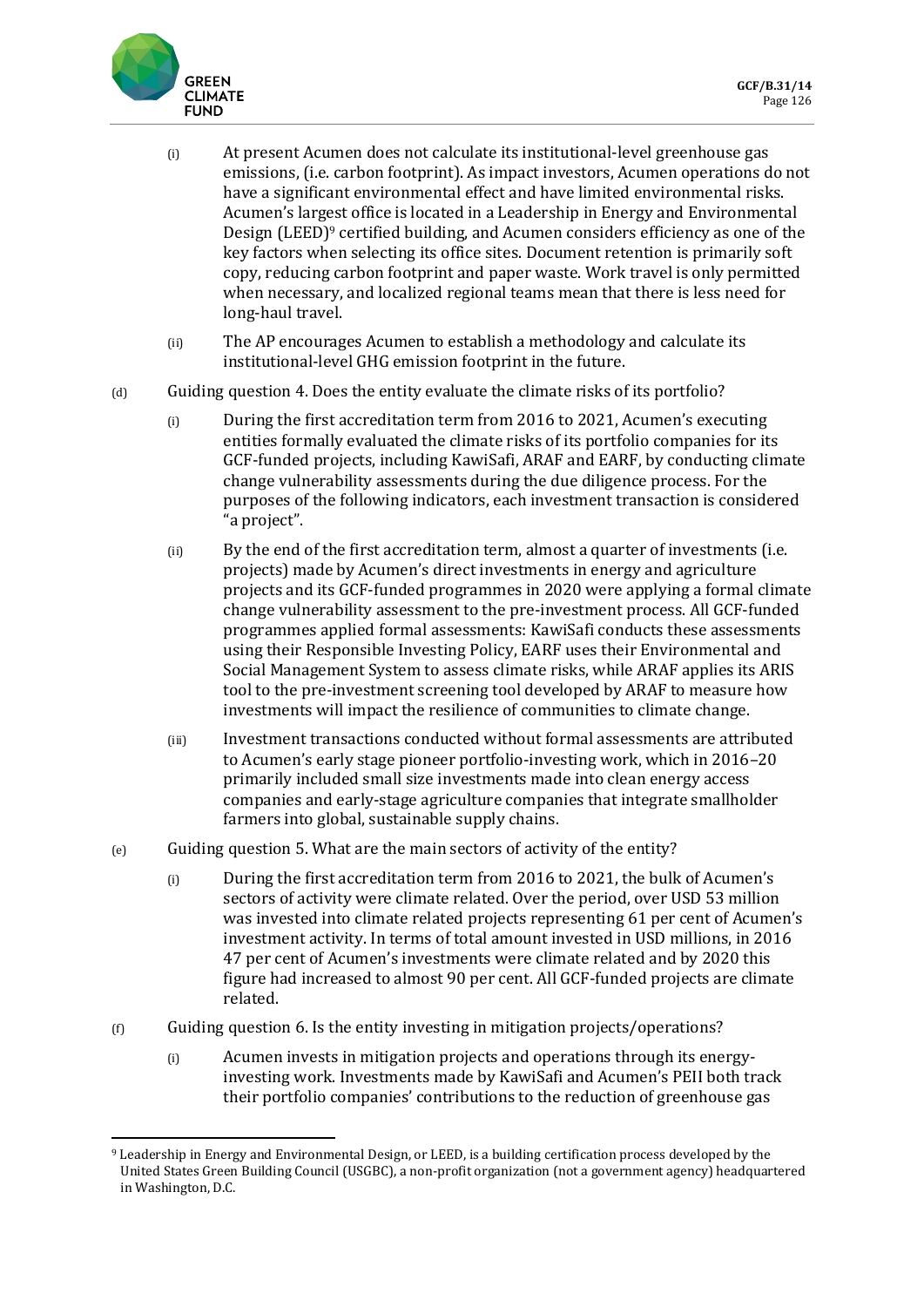

emissions. At the start of the first accreditation term in 2016, Acumen's energy companies contributed to averting approximately 0.6 million tons of  $CO<sub>2</sub>$ eq. In 2017, 1.3 million tons; in 2018, 2.01 million tons; in 2019, 5.55 million tons; and in 2020, 7.16 million tons. The increase in investment in mitigation projects during the first accreditation term resulted in an increase in emissions averted each year. During the first accreditation term, these companies averted a cumulative almost 17 million in  $CO<sub>2</sub>$ eq.

(ii) With respect to total investment (USD millions) into renewable energy and energy efficiency projects, these too saw a general increase across the accreditation period. In 2016, Acumen invested \$10 million into these projects (representing 100% of Acumen's investments into renewable energy and energy efficiency projects as compared to its total portfolio in power generation); in 2017, \$4.6 million (100%); in 2018, \$4.5 million (90%); in 2019, \$10.25 million (95%); and in 2020, \$16.19 million (100%). During the first accreditation term, Acumen invested in cumulative \$45.54 million into renewable energy and energy efficiency projects.

#### **Table 1: Cumulative greenhouse gas emissions (carbon dioxide equivalent (tCO2eq)) averted (in millions of tons) by year**

| <b>Sector</b> | Year |      |      |      |      | <b>Total</b> |
|---------------|------|------|------|------|------|--------------|
|               | 2016 | 2017 | 2018 | 2019 | 2020 |              |
| Energy        | 0.60 | 1.3  | 2.01 | 5.55 | 7.16 | 16.62        |

- (iii) Calculations were made as follows: greenhouse gas emissions averted are calculated as number of tons of GHG and black carbon emissions averted from reduction in use of baseline lighting, cooking methods, or other. This indicator, which is calculated by both the KawiSafi and PEII teams, looks at the tons of carbon dioxide and black carbon (in  $CO<sub>2</sub>$  equivalent) averted from purchase of energy product/services over the expected lifetime of the energy product. The carbon averted is due to reduction in kerosene lantern and diesel/fuel use. This formula is aligned to the Global Off-grid Lighting Association (GOGLA). GOGLA harmonized impact framework and is used for business to consumer (B2C) and some business to business (B2B) companies. The approach is different for commercial and industrial companies since they often do not replace kerosene usage. To arrive at the amount of carbon averted, Acumen uses the average aversion per product multiplied by the installed and operational capacity. The figures in this section do not include investments into a company producing clean cookstoves that use liquid petroleum gas.
- $(g)$  Guiding question 7. Is the entity investing in adaptation projects/operations?
	- (i) Acumen invests in adaptation projects and operations. The AE's first climate resilience and adaptation fund, ARAF, held its first close in 2019 and made its first investments in 2020. In 2020, ARAF invested into four companies whose climate-smart products and services impacted at least 65,000 beneficiaries by improving their resilience to climate change. This figure is expected to grow year over year as ARAF makes more investments and these companies grow. Given 2020 was the first year that ARAF held investments and its first full year of operations, no beneficiary lives impacted were recorded for 2016 to 2019.
	- (ii) Looking ahead to the potential second accreditation term, Acumen expects to invest more intentionally in companies with a resilient agriculture focus. In the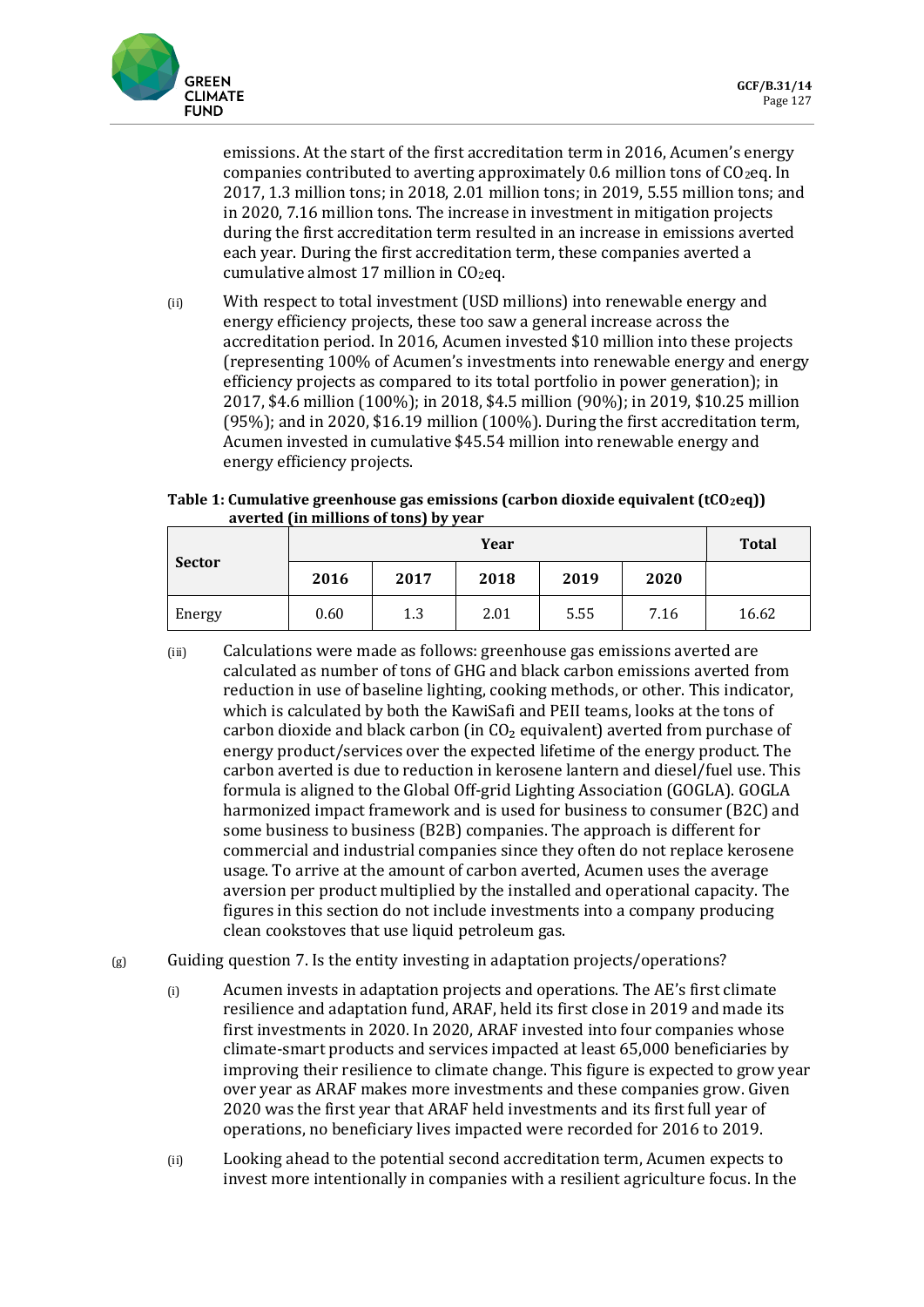

next iteration of the AE's agriculture investment strategy, the AE plans to support resilient agriculture start-ups that are nurturing a sustainable ecosystem that centres on the needs of smallholder farmers, advances climate mitigation and resilience and reduces poverty.

33. The AE has not been involved (either past or current) in fossil-fuel financing. The AP considers that the evidence provided for the first accreditation term demonstrates the continuous positive trend of developing climate change mitigation and adaptation and crosscutting activities. Both the strategy and the trend of activities are aligned with the GCF mandate and objectives.

# **III. Stage II re-accreditation review assessment**

34. The AE applied under the normal track re-accreditation process. Its application was assessed by the AP during stage II (step 1) against the standards of GCF in accordance with the re-accreditation requirements to the extent applicable to accreditation identified in paragraph 6 above. As part of this assessment, the AP consulted the AE's website and third-party websites to complement the information provided in the application.

## 3.1 Fiduciary standards

### **3.1.1. Basic fiduciary standards: key administrative and financial capacities**

35. Acumen did not have any conditions with regard to the basic fiduciary standards on key administrative and financial capacities recommended by the AP for the first accreditation term and upgrade in accreditation scope during said term.

36. While there have been personnel changes since the AP's assessment in late 2014 and early 2015 for the AE's first accreditation term starting in 2016, and the organizational structure has evolved, there have been no significant changes in the administrative and financial capacities. The latest bylaws and board committee charters have been provided together with details of the members of its 14-strong board of directors and the 44 members of the organization's advisory council. The board has several sub-committees covering the following areas: audit, finance and risk; compensation; and development/fund raising/nominations. In addition, the AE has an executive management committee and a corporate-level investment committee as well as separate investment committees for each of the funds it manages.

37. Acumen's 2030 strategic direction presentation articulates a high-level vision for the organization over the next decade, with the inclusion of climate impact in its investment work and an intention to increase financing for the transition to clean energy. The organization's 2020 objectives and priorities included key performance indicators and action plans for the areas of: communications; financial sustainability; ideas and insights; portfolio; and leadership.

38. In 2020, the AE changed its external auditor from to RSM United States LLP to follow the best practice policy of periodically moving auditors to get a fresh perspective on systems, contracts and data and to ensure the highest audit standards are achieved. The new auditor has specific expertise in impact investing and Acumen believes this will enhance its ability to undertake its role as an AE under its AMA with GCF. Audits are prepared under the generally accepted accounting principles (GAAP) of the United States and the 2019 and 2020 audits have been provided to illustrate financial capacities and track record in financial management.

39. The audit and finance committee is responsible for ensuring audits are performed on time and accurately and that recommendations of the external auditor are addressed. The chief financial officer works with the finance team to support the preparation of the audits by the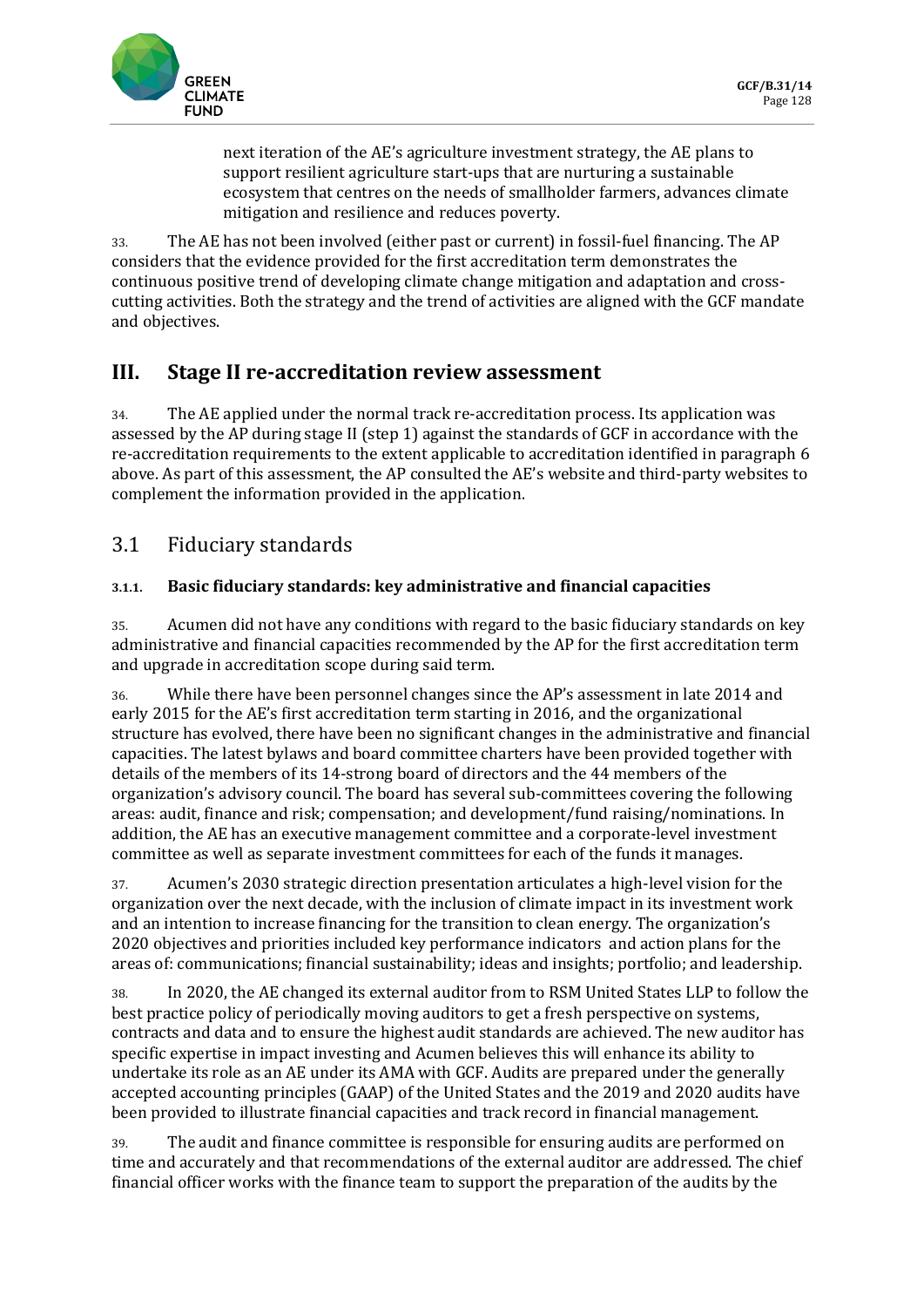external auditor. Audit plans have been provided together with examples of recent minutes from the audit and finance committee. External auditor's management letters for 2011, 2012 and 2013 were provided at the time of the AP's assessment for the AE's first accreditation term together with details of responses to the external auditor's recommendations. A report to the board of directors detailing recommendations and corresponding action plans stemming from recent external auditor's management letters has also been provided to demonstrate current track record in this regard.

40. Acumen's risk committee substantially performs the roles of an internal audit function. The committee comprises the General Counsel; Chief Financial Officer; Director of Talent; Compliance and Risk Manager; and Environmental and Social Governance (ESG) Manager. The committee meets quarterly and each year conducts a review and update of major risks, mitigants, and action plans. The intervening quarterly meetings are used as progress checks against annual priorities, as well as for troubleshooting as new issues arise. Risk categories assessed span regulatory, assets and programmes, geographies, conflict and operational issues. The risk committee has a framework for the basis of its work and has developed a risk-based methodology for completing a risk dashboard that takes into account the likelihood and magnitude of any risks identified, that in turn informs the prioritization and sequencing of action plans. The risk dashboard plots Acumen's risks, impacts, mitigants and action plans.

41. The risk committee reports to the audit and finance committee on an annual basis regarding its risk framework and key risks identified, together with the trend reporting provided to the audit and finance committee in accordance with the investigative function policy. The risk manager has a process in place to monitor and assess the overall effectiveness of the function, including periodic internal and external quality assessments. More specifically, the risk committee determines the frequency of any internal or external audits in addition to the external financial and systems audit conducted by a third-party auditor selected by the board of directors. For example, in 2021, a third party was engaged to assess compliance and systems related to fund management, and internal parties not involved in execution conducted a documentation audit of a COVID-19 relief grant facility.

42. The AE has provided full details of its control framework, with supporting documents and evidence of track record for internal controls. As explained above, Acumen has articulated how it has strengthened its risk management process since the AP's assessment for the AE's first accreditation term. Additionally, a risk dashboard has been developed and a risk and compliance manager hired. As such, Acumen has significantly improved its risk management since the AP's assessment for the AE's first accreditation term, which enhances its ability to undertake its role as an AE with GCF.

43. While the work of the risk committee that aligns with what is expected of an internal audit function is thorough and appropriate for the nature and extent of Acumen's global operations, it does not constitute a stand-alone internal audit function. However, the recent decision to include reporting from the risk manager to the audit and finance committee, whose members are all external, adds to the independence of the risk manager's responsibilities and accountabilities that align with an internal audit function. This change of reporting line, together with the other measures recently taken to strengthen the risk management function, is considered sufficient to satisfy the requirement for an internal audit function at this stage of the AE's development.

44. The AE has provided details of the nature and types of its procurements, which are generally small in size. As such the procedures and processes are deemed satisfactory for the AE's business. With respect to GCF-funded activities, the executing entities (EE) or investee companies in the AE's funds take the approach outlined in their respective technical assistance (TA) operating manuals and Acumen's own procurement guidelines which meet the GCF basic fiduciary standards on key administrative and financial capacities. Where an Acumen affiliate is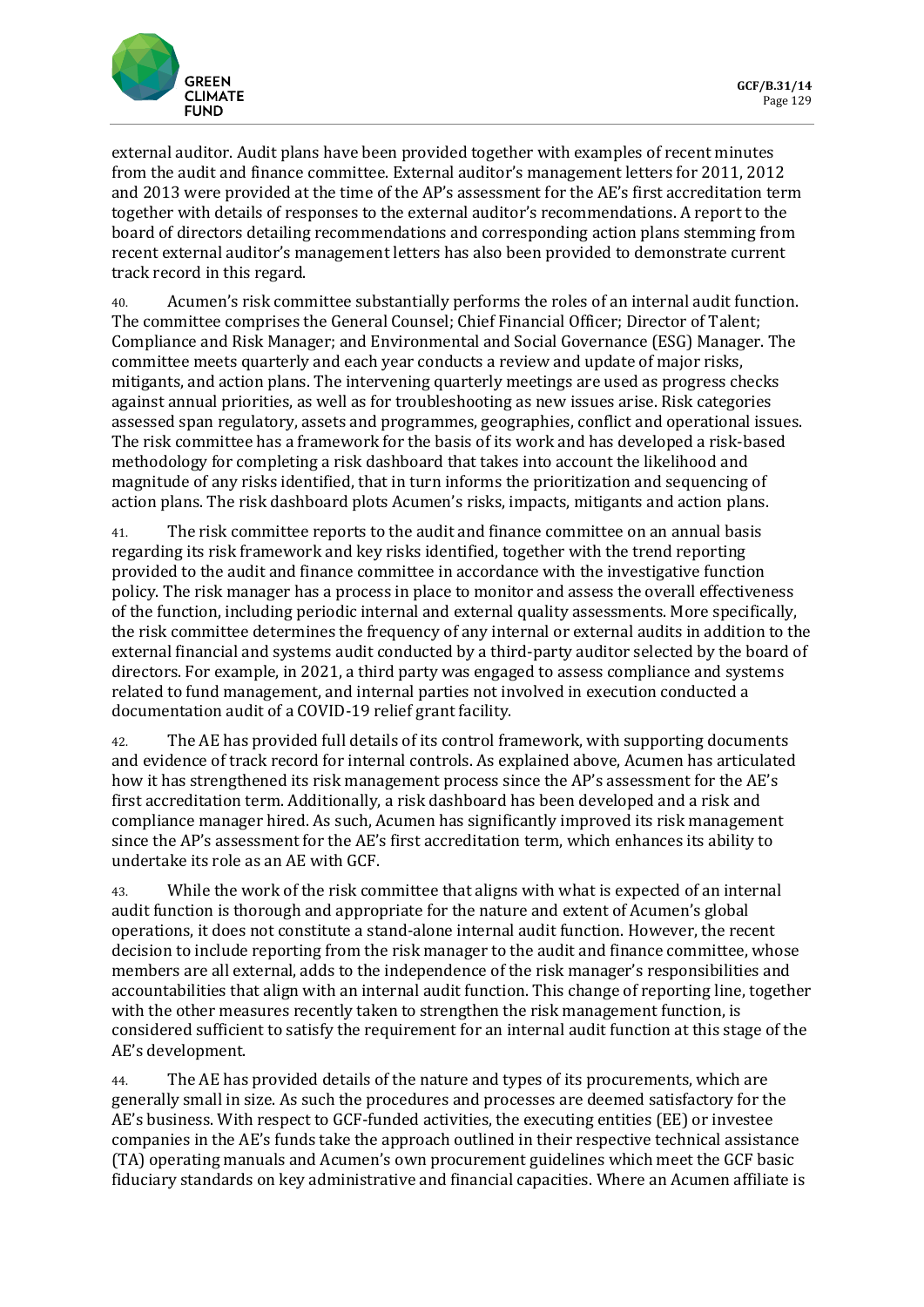

the EE, Acumen's existing procedure for oversight of EE procurements is to review EE activity each quarter. Acumen has access to EE financial reports, ledgers, and purchase order documents and conducts spot audits of compliance with the procurement policy. As a practical example of how EEs conduct procurements, KawiSafi tendered a contract for an implementing partner to manage their TAF. The procurement terms of reference and a request for proposal were published publicly and circulated amongst their networks. Proposals were received from six entities and reviewed by members of the KawiSafi team, who ranked and scored the proposals received against pre-set criteria in order to select the most competitive proposal.

45. The AP finds that the AE's policies, procedures and capacity, supported by evidence of its track record, fully meet the GCF basic fiduciary standards on key administrative and financial capacities.

#### **3.1.2. Basic fiduciary standards: transparency and accountability**

46. Acumen has fulfilled and closed conditions with regards to basic fiduciary standards on transparency and accountability recommended by the AP and approved by the Board in its decision to accredit the AE for the first accreditation term.<sup>10</sup>

47. Acumen has no explicit ethics committee. The AE has a Code of Ethics and investigative function policy. The President oversees the Code of Ethics and the director of talent and general counsel are engaged as required to investigate matters and report to the President with conclusions and recommendations. Formal complaints under the Code of Ethics are reported to the audit and finance committee of the board; the AE has provided sample reporting to the AP. The President also oversees the investigative function policy and general counsel is engaged to investigate matters and report to the President and the audit and finance committee on trends. Regarding other ethics matters embedded in the AE's work, diligence issues are handled by the legal and the relevant individuals (in portfolio or other functional teams) and recommendations are made to the General Counsel, which in turn makes a recommendation to the President for whether or how to proceed. The 2021 Code of Ethics and Non-Disclosure Agreement affirmed by employees have been provided. Employees are required to sign the agreement on accepting Acumen's offer of employment. The AE's policies and procedures on ethics, supported by its track record, are deemed adequate for the organization's size and nature of its business.

48. The AE has provided its latest conflict of interest policy together with examples of the procedures and processes for addressing potential conflict of interests. Employees are required to disclose potential conflicts of interest on an annual certification form and examples have been provided from a board member, investment committee member, an adviser and an executive team member. Track record on conflict resolution has been demonstrated with two recent examples of potential or actual conflicts of interest, with details of the process and how they were resolved.

49. Acumen's Code of Ethics includes statements on fraud, financial mismanagement and other forms of malpractice or prohibited practices by staff members, consultants, contractors, executing entities or from any other relevant party associated directly or indirectly with the general operations of the organization and particularly in relation to the implementation of approved investments. There is a clear policy of zero tolerance for businesses and people who do not obey the letter and spirit of all relevant laws, particularly in the areas of corruption, tax fraud, terrorism and money-laundering. To instill this culture employees are required to confirm their agreement to the Code of Ethics. All new employees receive a Code of Ethics training during their on-boarding and regular ongoing training for all staff consists of relevant discussion topics and reminders.

<sup>10</sup> Refer to document GCF/B.11/03.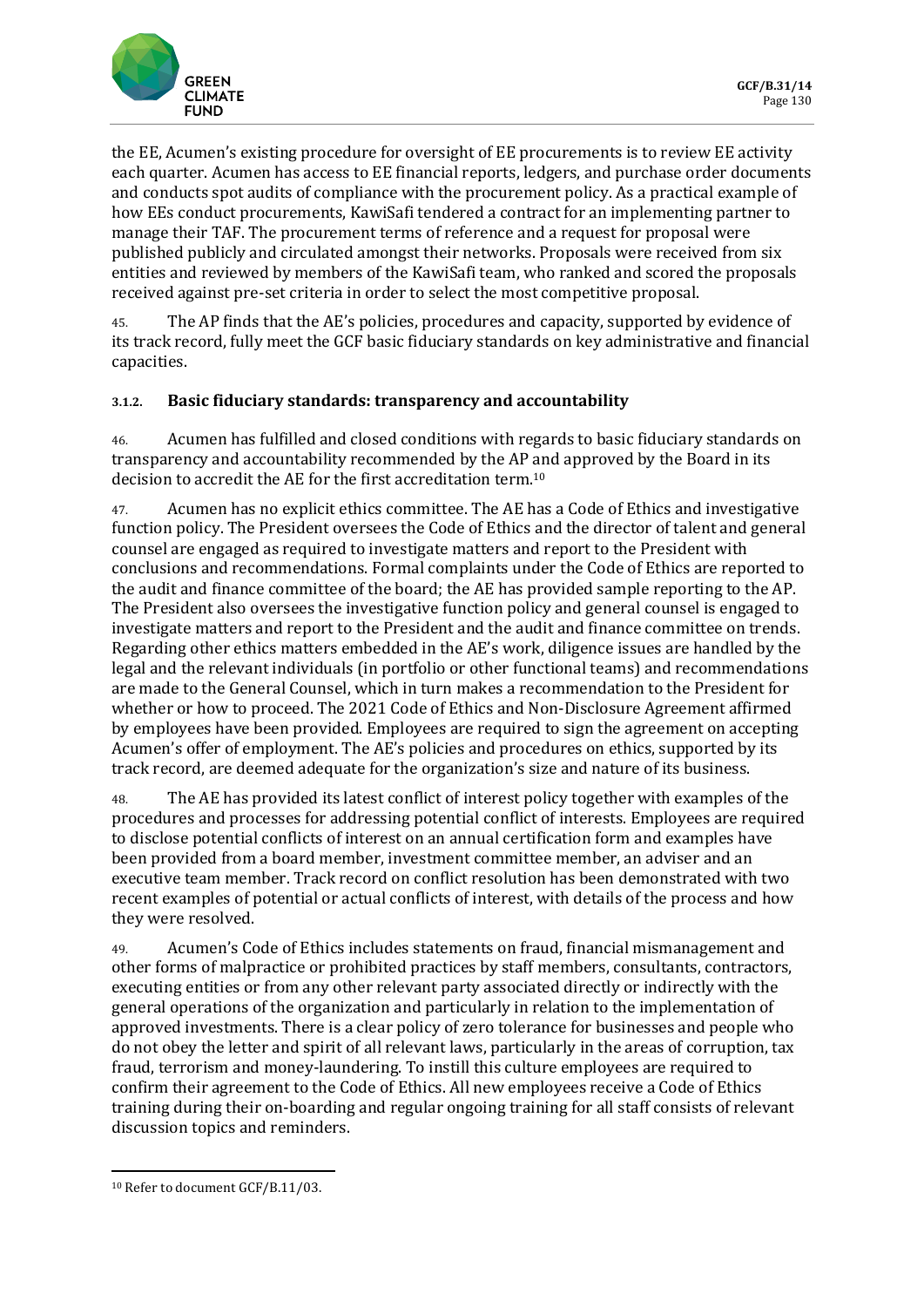

50. Acumen's whistle-blower protections are detailed in the reporting section of the Code of Ethics, which prohibits retaliation against whistle-blowers (including job loss, loss of promotion, harassment, etc.) and provides for the disciplining of any employee who takes retaliatory measures against a whistle-blower. Acumen has recently modified the nondisclosure agreement, that all employees sign to clarify that it should not deter potential whistle-blowers from reporting any good faith concerns relating to illegality, ethical standards or impropriety.

51. Details of the AE's investigation function with the most recent updates have been provided. The AE's policy is published on its website: [https://acumen.org/anti-corruption](https://acumen.org/anti-corruption-policy/)[policy/.](https://acumen.org/anti-corruption-policy/)

52. The AE's approach to anti-money-laundering and combatting the financing of terrorism (AML-CFT) is covered in the Code of Ethics and in the AE's compliance policies and procedures. AML-CFT procedures include running sanctions' searches on prospective investors and investees prior to a transaction and cover a variety of international sanctions lists, including the European Union and United Nations consolidated lists, and the World Bank ineligible list. Examples of 'know your customer' (KYC) investigations have been provided. As a US registered company, Acumen is required to comply with US regulations including the US Foreign Corrupt Practices Act.

53. The AP finds that the AE's policies, procedures and capacity, supported by evidence of its track record, fully meet the basic fiduciary standards on transparency and accountability, and to the extent applicable to accreditation, the GCF Policy on Prohibited Practices,<sup>11</sup> the GCF Policy on the Protection of Whistle-blowers and Witnesses,<sup>12</sup> and the GCF AML/CFT policy.<sup>13</sup>

#### **3.1.3. Specialized fiduciary standard for project management**

54. Acumen did not have any conditions with regards to the specialized fiduciary standard for project management recommended by the AP for the first accreditation term.

55. The AE has demonstrated its ability to appraise potential projects and to bring them to fruition. Several examples of information memoranda have been provided as well as the three funding proposals approved for GCF funding. The AE has operated successfully in several jurisdictions since its inception, which supports Acumen's application to be reclassified from a regional DAE to an IAE. There have been no material changes to Acumen's process regarding its investment appraisal framework and fiduciary oversight. The various investment committee charters and their compositions have been provided. Track record has been well proven with the three GCF approved programmes.

56. There have been no material changes to how portfolio companies are managed and reported. Acumen's President, CFO and general counsel have oversight of the investee companies and EEs and their reporting to Acumen through regular meetings to discuss operations and other matters. Acumen reviews the investee's audited financials, quarterly financials and periodic reports provided to investors. Evidence of track record has been provided in the quarterly and annual reports of KawiSafi and ARAF.

57. There have also been no material changes to the AE's monitoring and evaluation (M&E) processes since the AP's assessment for the AE's first accreditation term. Updated annual reviews have been provided to illustrate Acumen's M&E process and the impact measurement on the portfolio. Acumen has confirmed that it will prepare M&E reports, including independent evaluation reports, for future GCF-approved programmes once re-accredited, in the same way

<sup>11</sup> Decision B.22/19 and annex XIV thereto.

<sup>12</sup> Decision B.21/25 and annex II thereto.

<sup>13</sup> Decision B.18/10 and annex XIV thereto.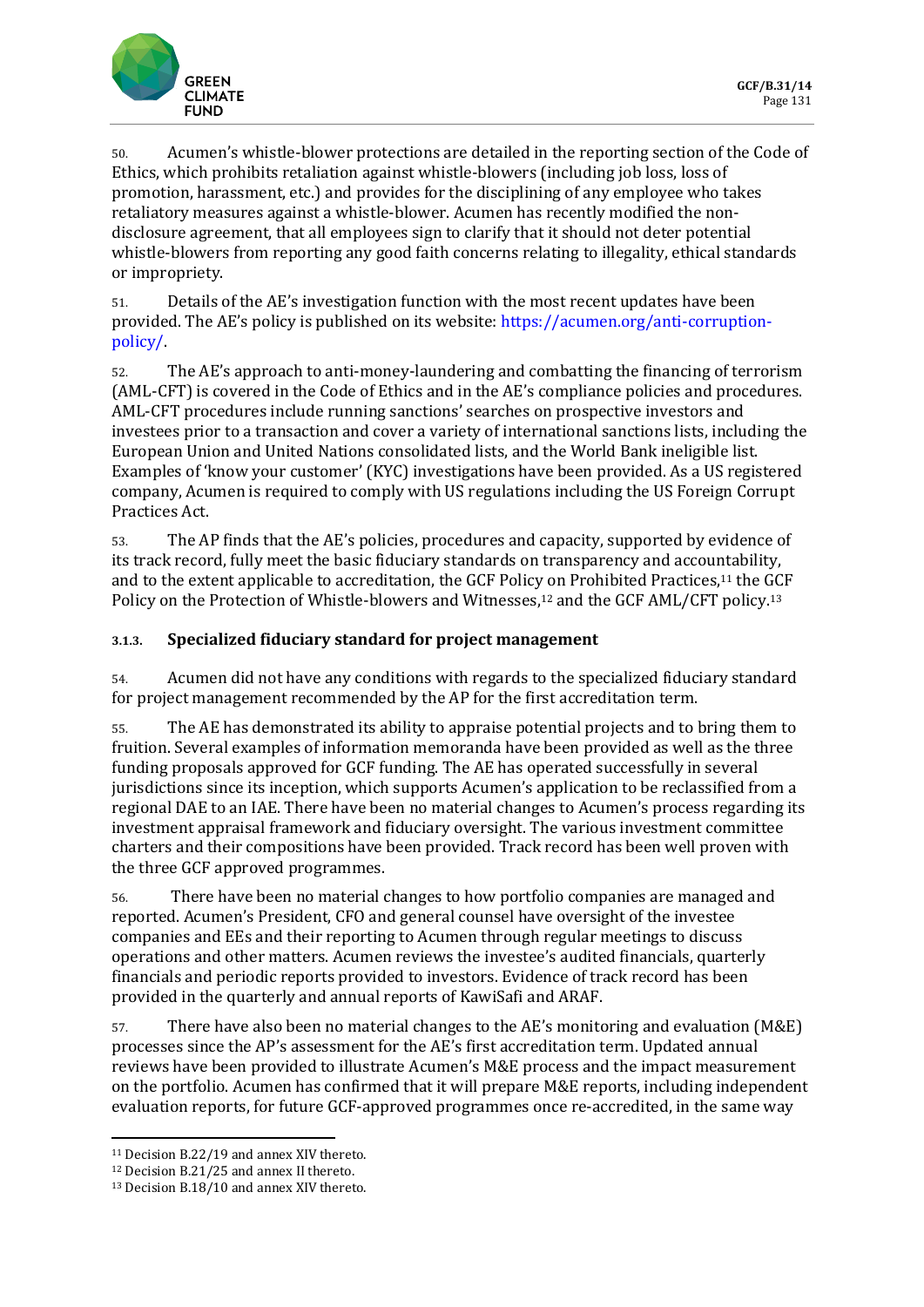

as the requirement under the funded activity agreements for the three programmes currently approved with GCF.

58. Acumen's structure for monitoring risk remains unchanged. A recent annual report has been provided together with a newer risk register template that is used to assess risk across the organization.

59. The AP finds that the AE's policies, procedures and capacity, supported by evidence of its track record, fully meet the specialized fiduciary standard for project management.

#### **3.1.4. Specialized fiduciary standard for grant award and/or funding allocation mechanisms**

60. Acumen has fulfilled and closed conditions with regards to the specialized fiduciary standard for grant award and/or funding allocation mechanisms recommended by the AP and approved by the GCF Board in its decision to upgrade the AE during the first accreditation term.<sup>14</sup>

61. Acumen's grant programmes are designed to provide technical assistance (TA) to support the investee companies in Acumen-managed funds and facilities. They can be direct TA grants to the investee companies, or TA grants to support or strengthen aspects of the business and operating environment in which these investee companies operate. Acumen has provided several examples of how these TA grant programmes are designed, implemented and managed. These include operating manuals, details of TA committees, minutes of meetings and examples of TA project concept notes. Most of these examples relate to GCF supported investment vehicles, KawiSafi and ARAF. One of these documents, a "GCF technical assistance facility for KawiSafi" addresses governance, policy and procedures for the grant award operations. This document, and the other documents provided, demonstrate that Acumen can meet the GCF specialized fiduciary standard for grant award and/or funding allocation mechanisms.

62. Acumen has stated that sample grant notices cannot be provided for medium-sized project proposals, because all grants extended to existing portfolio companies are small or micro-sized. As of the end of Quarter 3 of 2021, KawiSafi had nine portfolio companies and ARAF had five portfolio companies. Given the size of Acumen's fund teams and the portfolios, it is not common practice to issue formal grant notices or calls to portfolio companies. However, given the track record and processes that Acumen has demonstrated with existing funds and portfolio companies, it is clear that Acumen would be able to design and implement programmes that will meet requirements per the GCF specialized fiduciary standard for grant award and/or funding allocation mechanisms for the medium-sized category with respect to total programme or fund sizes. The decision to disclose information on grant awards is based on public utility, donor relations, the confidential nature of the disclosure, and regulatory, legal or consent issues. This decision is generally made by appropriate staff in various functions (communications, portfolio, business development, finance and legal), often with consultation with donors and outside advisers. Historically, Acumen has used a portion of the philanthropic capital granted to the organization for the purpose of targeted technical assistance grants exclusively to existing investees. With these grants made to investees of Acumen's philanthropically-backed funds, the organization does not customarily share information about grant awards with the public, outside of disclosure required by law, primarily due to investee companies' request for confidentiality regarding certain aspects of their business operations. However, Acumen has previously shared reports with donors and grant supporters regarding progress on deploying their funds in the form of technical assistance grants to investees.

<sup>14</sup> Refer to documents GCF/B.22/02, GCF/B.28/11/Add.02 and GCF/B.31/07/Add.01.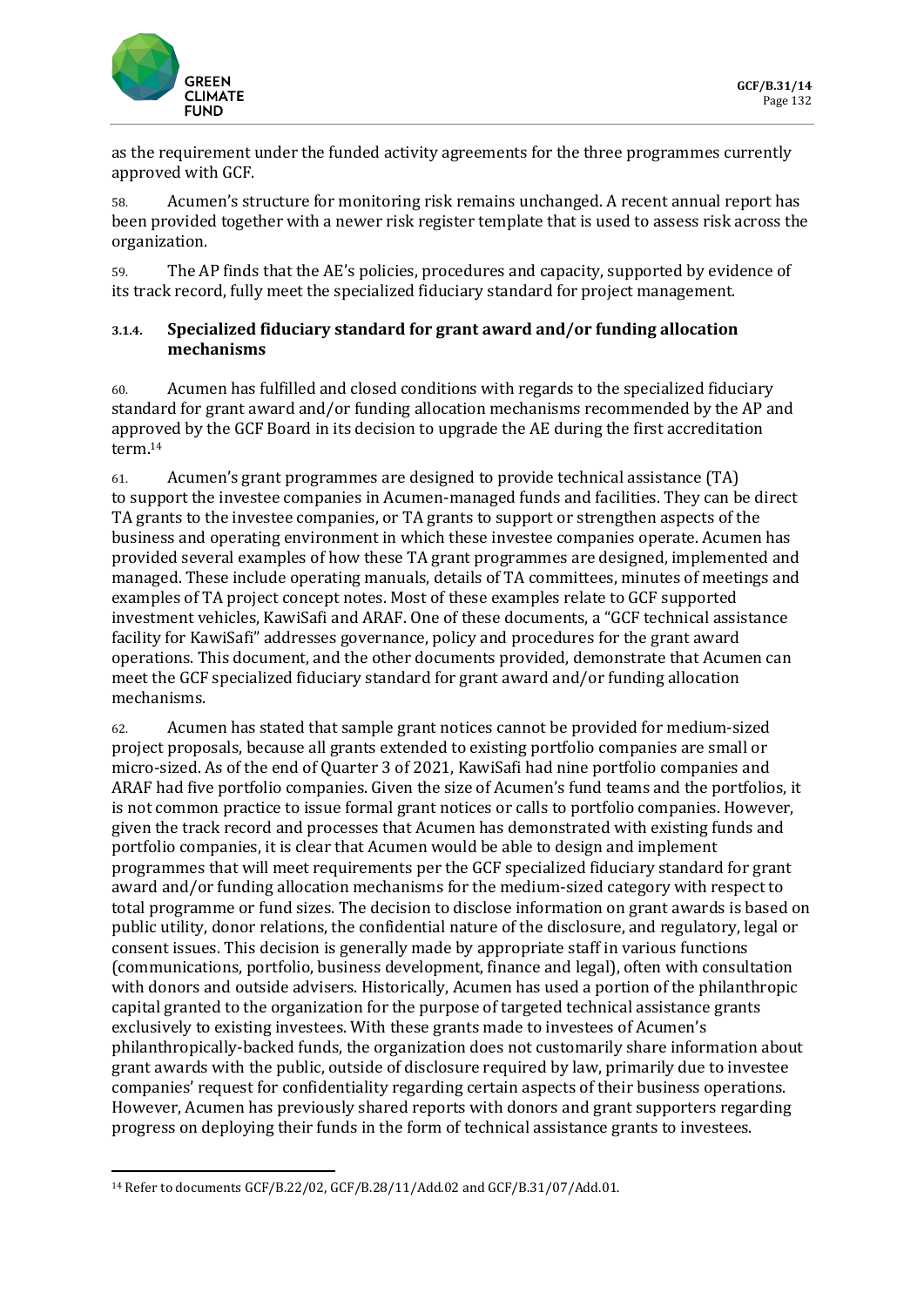63. The KawiSafi TAF has two focus areas: 1) Consumer protection to address risks that may arise in the event of insolvency, financial distress, operational issues or technological obsolescence of a business or its products and services; and 2) Gender-specific interventions to advance the participation and contribution of women in initiatives that promote access to modern energy. This focus is intended to be achieved through training, awareness creation and supporting access to finance initiatives. Due to the confidentiality concerns of private enterprises, the uses of grants for portfolio company specific initiatives would generally not be disclosed publicly. In contrast, public reports are expected to be made available for grants used for ecosystem interventions that are non-company specific, as well as for company-specific initiatives where possible to adequately anonymize and aggregate data or obtain company consent.

64. Notwithstanding the confidentiality concerns of the private companies, the AE has agreed to share with GCF and the public non-confidential information, when reasonably requested and feasible. Details of grant awards with KawiSafi and ARAF are already accessible via GCF's website.

65. Acumen has a strong community of international financial supporters that includes individuals, foundations, and corporations. Relationship managers on the business development team are in constant communication with partners to provide insights into Acumen's work and to solicit feedback. Acumen values its corporate, foundations and multilateral partner relationships and in addition to detailed grant reporting holds regular calls with donors to provide progress updates and to solicit feedback. These informal, oral communications have proven to be an effective and real-time way to ensure aligned donor and recipient expectations. The continued support of these donors and international organizations is evidence of Acumen's good standing with these agencies.

66. The AP finds that the AE's policies, procedures and capacity, supported by evidence of its track record, fully meet the specialized fiduciary standard for grant award and/or funding allocation mechanisms.

#### **3.1.5. Specialized fiduciary standard for on-lending and/or blending (for loans and equity)**

67. Acumen did not have any conditions with regard to the specialized fiduciary standard for on-lending and blending for loans and equity recommended by the AP for the first accreditation term.

68. Acumen's overall approach to on-lending and blending has not changed since the AP's assessment for the AE's first accreditation term with the GCF. However, over the past five years Acumen has increasingly experimented with creating innovative investment vehicles that raise blended capital to target specific needs along the capital continuum and social enterprise growth life cycle. Acumen has provided two examples of innovative funding vehicles: Pioneer Energy Investment Initiative (PEII), providing early-stage equity to energy access entities; and East Africa Education Facility (EAEF) that uses recoverable grant capital to fund early-stage social ventures designed to improve the quality of education for 8–18 year-olds.

69. The annual report to certain institutional donors on the USD 22 million PEII programme has been provided. In addition, examples of two equity capital calls on behalf of ARAF, have been provided: one that is requesting Acumen's equity commitment to ARAF, which was funded by a large, philanthropic foundation; and the other that is requesting GCF's equity commitment to ARAF.

70. Certificates of incorporation of Acumen's funds have been provided. Acumen is a US notfor-profit corporation whose mission is to invest in companies that serve low-income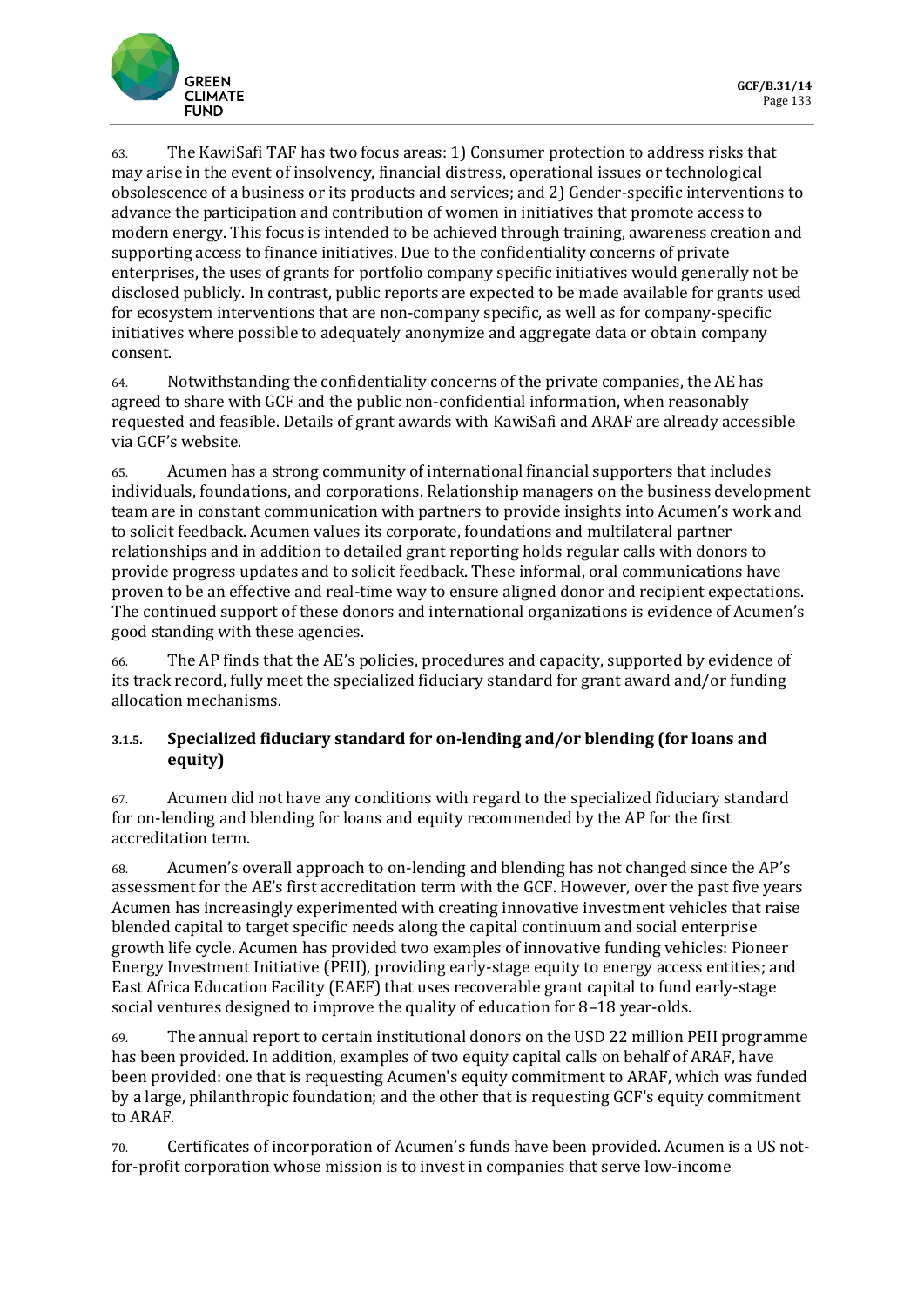

populations with critical goods and services in developing countries. As such, Acumen is not a financial institution and not assessed by credit rating agencies.

71. The AE has confirmed that there have been no material changes to its due diligence policies and procedures. For on-lending and blending, investment memoranda are prepared for presentation to the relevant investment committees. These information memoranda include all of the information gathered concerning the company through the due diligence processes. Examples of such due diligence memoranda have been provided to demonstrate the AE's track record on due diligence capabilities and processes.

72. The applicant has provided a revised valuation policy for equity and for debt, with flow charts illustrating the valuation process. This includes the specific valuation policies for ARAF and KawiSafi that have been provided. These revisions enhance Acumen's ability to deliver on its obligations as an AE and ensure investments are valued in accordance with US GAAP accounting standards.

73. Acumen's policies and guidelines for providing information to the public regarding the beneficiaries and results of projects and programmes, funded through loans, equity or guarantees, are guided by the information disclosure section of its new Environmental and Social (E&S) Policy for GCF Funded Projects. Acumen has provided two energy access impact reports and the 2019 and 2020 Annual Reports, which demonstrate Acumen's track record on public disclosure.

74. There have been no material changes to Acumen's investment management processes or procedures since the AP's assessment for the AE's first accreditation term. Acumen has provided relevant supporting documents including an Acumen portfolio annual review and a 2017 Acumen energy impact report.

75. With regard to financial risk management and asset liability management, since the AP's assessment for the AE's first accreditation term, Acumen has articulated a risk management process and significantly improved its risk management system. Acumen has developed the Acumen risk dashboard and hired a full-time employee as risk and compliance manager. To illustrate these changes, the risk management process document, the risk and compliance manager job description, two trend reports, two risk committee meeting agendas and minutes, and the risk management dashboard have been provided. Acumen's finance team establishes certain financial key performance indicators and tracks progress against those metrics through quarterly budget review and financial statement analysis. Acumen presents the results to its board of directors at every board meeting, along with plans to mitigate any financial risks on the horizon.

76. Two examples of medium-size programmes for which the individual programme activities (e.g. investments into companies) are in the GCF micro-size category in which Acumen has blended grants with other sources of capital have been provided: KawiSafi and EARF. KawiSafi is a total USD 67.4 million fund with individual programme activities or investments of up to USD 5 million. An equity investor summary for the fund demonstrating blended sources of capital has been provided. EARF involves a mixture of instruments contributing to approximately USD 68 million in total, with individual programme activities or investments of up to USD 3 million. A financial instrument summary for the EARF fund demonstrating blended funding has been provided.

77. The AP finds that the AE's policies, procedures and capacity, supported by evidence of its track record, fully meet the specialized fiduciary standard for on-lending and/or blending for loans and equity.

## 3.2 Environmental and social safeguards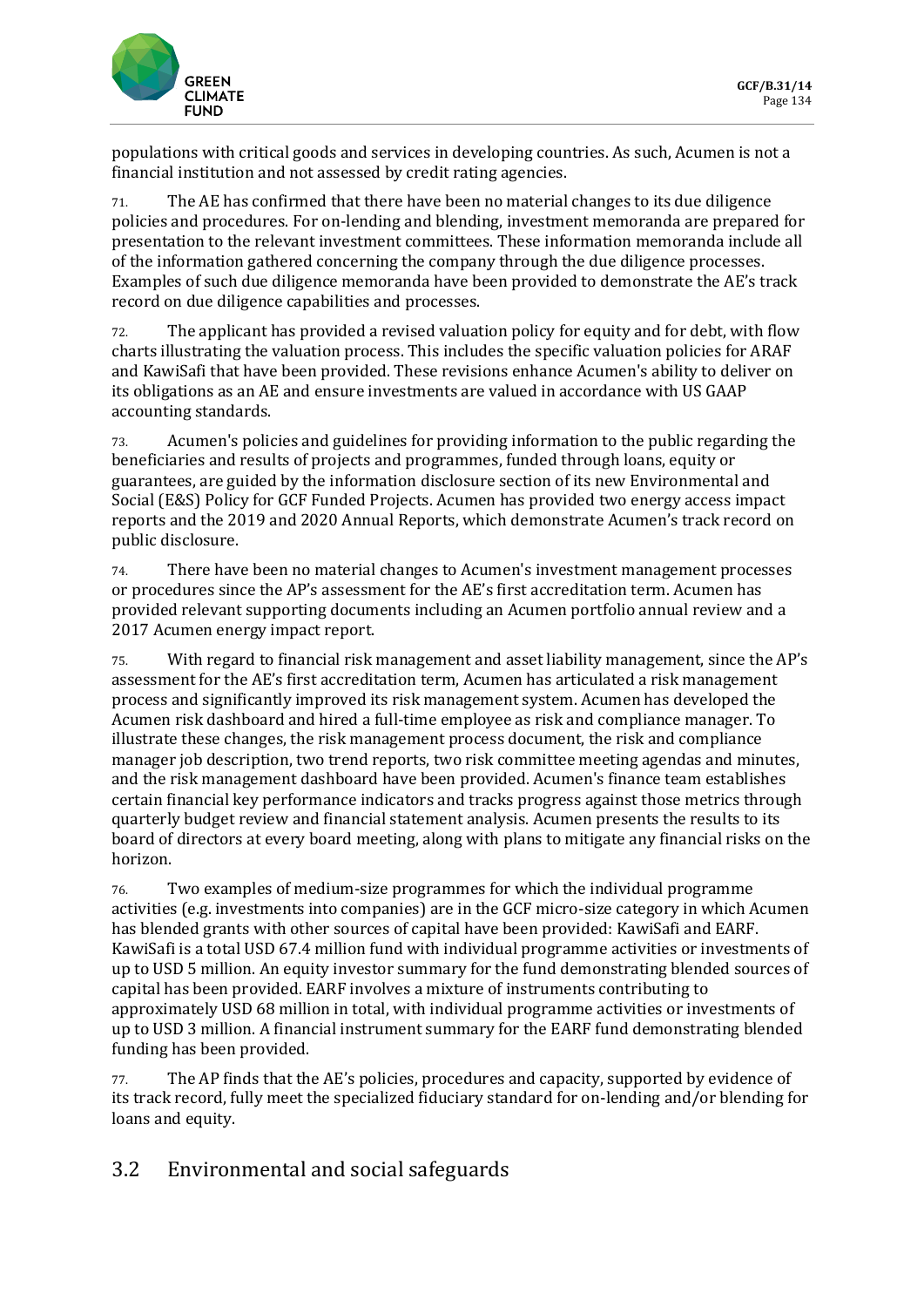

78. Acumen did not have any conditions with regard to environmental and social safeguards (ESS) recommended by the AP for the first accreditation term with the accreditation scope of a maximum E&S risk category C/intermediation 3.

#### **3.2.1. Environmental and social policy**

79. The AE provided Acumen's "Environmental and Social Policy (ESP) for GCF-funded Projects", approved by its Management Committee in December 2021. Regarding the International Finance Corporation (IFC) Performance Standard 7 on Indigenous Peoples, the AE has adopted an Indigenous Peoples Policy and a corresponding Action Plan, both of which include free, prior, and informed consent (FPIC) requirements. The AE has demonstrated an explicit organizational and senior management commitment to E&S practices in its GCF-funded projects/programmes under implementation. The AE has developed a clear communications strategy around its E&S practices for GCF-funded projects/programmes which demonstrate transparency and credibility in its work with third parties who have environmental and social frameworks in their projects/programmes. The ESP has adopted the IFC performance standards PS1–8 for its E&S assessment and practice reflected in the AE's environmental and social management system (ESMS) for its GCF funded programme EARF (FP148). The AE is also committed to comply with the applicable national E&S regulations in countries of its operations.

80. While the AE does not have specific climate-change policies as such, its investment strategy is in line with intended nationally determined contributions, nationally determined contributions, national adaptation programmes of action and national adaptation plans of the countries of its investments through its focus on renewable energy (solar) and climate resilient agriculture. The AE's experience in assessing climate change risks and impacts is demonstrated in its GCF funded projects/programmes and in regular reporting to GCF. The climate change risks and challenges are commonly assessed and presented to the AE's Investment Committee for relevant investments. The AE does not hold, has never held, and does not intend to hold a fossil fuel portfolio such as coal-fired power plants, coal mining, etc. One former investee of the AE, representing <1 per cent of total invested capital, supplied liquid petroleum gas for cooking to populations using higher carbon-emitting fuels such as charcoal and wood. This investment was exited in 2019.

81. The AE's President is responsible for oversight of the implementation of the ESP with additional operational guidance and monitoring provided periodically by the General Counsel, Country Directors, environmental and social governance (ESG) manager and heads of the AE's investment programmes. The ESP has been disseminated internally and is also available on the AE's website at [https://acumencapitalpartners.com/about/.](https://acumencapitalpartners.com/about/)

82. The AP finds that the AE's environmental and social management system, comprising the Environmental and Social Policy, supported by evidence of its track record, fully meets the GCF Revised Environmental Social Policy to the extent applicable to accreditation, and the GCF interim ESS standards for maximum E&S risk category B/I-2 projects/programmes with respect to IFC Performance Standards 1–8.

#### **3.2.2. Identification of environmental and social risks and impacts**

83. The ESP describes the AE's processes for identification of E&S risks and impacts including E&S risk categorization. The AE has adopted a three tier E&S risk categorization system similar to that of the GCF system (i.e. A/I-1, B/I-2 and C/I-3). All the AE's GCF-funded projects are required to establish an ESMS and provide E&S impact assessment reports to the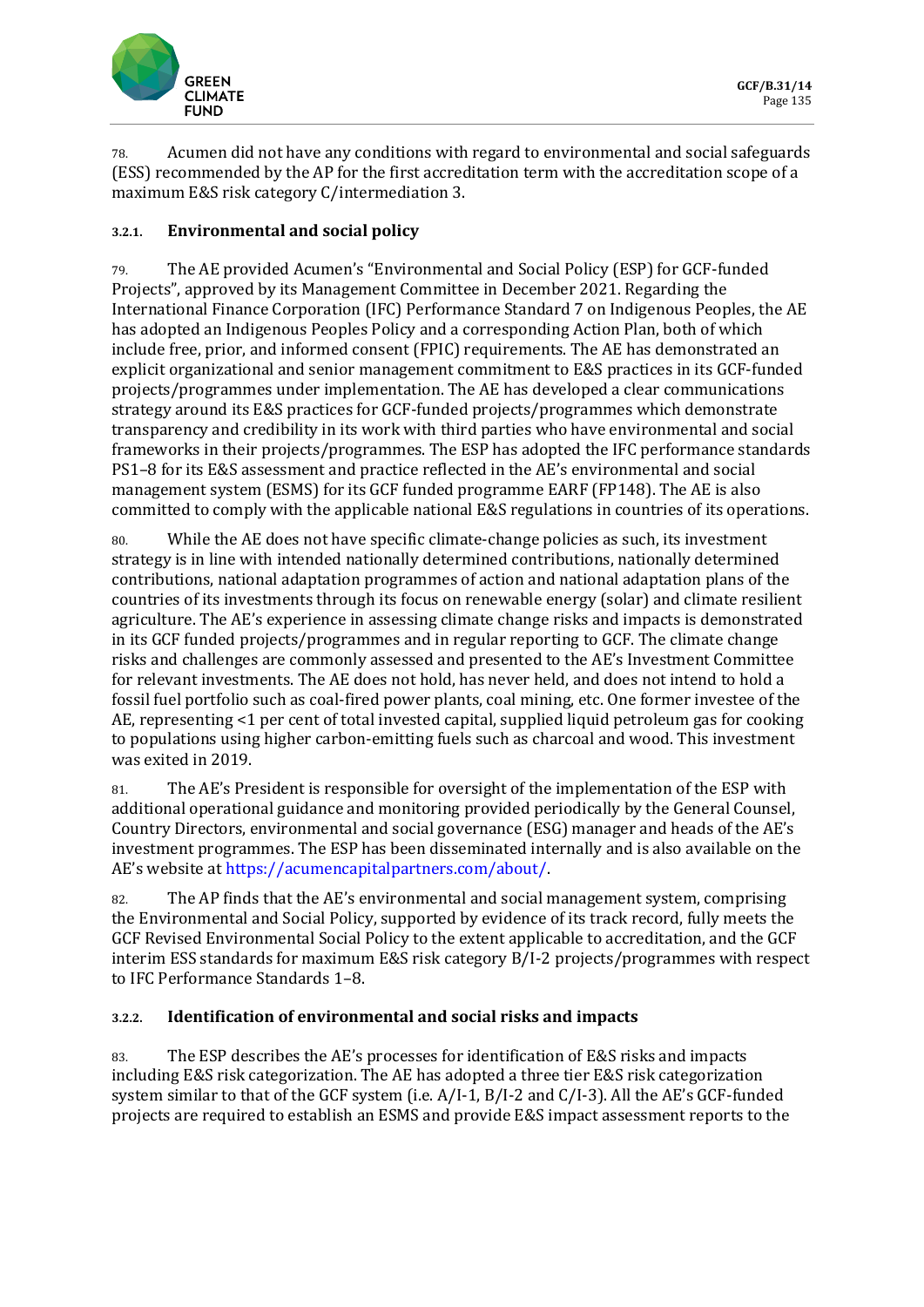

AE. The AE engages a third-party impact measurement service (currently 60 Decibels)<sup>15</sup> to conduct impact due diligence on investees. The AE's GCF-funded project teams conduct and present E&S impact assessment information to the relevant Investment Committees as part of the internal approval process. The AE's President, Country Directors (who oversee each region's investment team), and Insights and Strategy team monitor the AE's investment impact assessment.

84. In January 2015, the AE incorporated a robust ESG process based on best-in-class standards from institutions such as CDC and IFC, including addressing performance standards 1–8. The AE's GCF-funded projects/programmes have their own ESG policies/ESMS in place, which adhere to GCF interim ESS standards requirements.

85. The AE's track record on E&S risk and impacts identification is mostly with E&S risk category C/I-3 investments as evident in KawiSafi (FP005), ARAF (FP078) and EARF (FP148), with some experience in EARF also identifying and managing low E&S risk category B/I-2 investments. Both KawiSafi and ARAF used ESG assessment tools which are substantively in line with the IFC PS 1-8. The AE provided a sample of ESG action plans, processes, and policies developed for the ESG reviews for KawiSafi and ARAF in E&S risk category C/I-3 and two new ESG action plans for projects which could be considered in category B/I-2. The AE also provided a copy of its first formal ESG report for a non-GCF funded equity fund investment in E&S risk category B/I-2. The AE's GCF-funded projects/programmes have either a dedicated internal ESG manager or third-party ESG consultants to help manage the ESG process. The AE has also recently hired an ESG manager to assist with this work across GCF-funded activities.

86. The AP finds that the AE's system of identification of E&S risks and impacts, supported by evidence of its track record, fully meets the GCF Revised Environmental and Social Policy to the extent applicable to accreditation and the GCF interim ESS standards for maximum E&S risk category B/I-2 projects/programmes with respect to performance standards 1–8.

### **3.2.3. Environmental and social management programme**

87. The ESP describes the AE's E&S mitigation and management of E&S risks and impacts identified during the E&S risk screening. The AE requires sponsored funds and investee companies to have an ESMS in place, which meets investor requirements, including the IFC performance standards 1–8.

88. As evidence of its track record on E&S risk mitigation and management for its loans and equity, the AE provided the ESMS for EARF and ARAF as well as the environmental and social governance report prepared by KawiSafi's ESG contractor and delivered to KawiSafi management, and the ARAF ESG annual report as prepared by the ARAF team. Furthermore, the ESMS for EARF has some components in category B/I-2. The AE also shared two ESG Action Plans of its portfolio investee companies that were evaluated using category B/I-2 assessments procedure (PS 1-8). The KawiSafi annual report prepared by management and delivered to investors includes ESG information on investees' E&S performance. The AE also provided a sample of side letters which include the ESG provisions used by KawiSafi and ARAF, binding investees for their investments.

89. The AE's oversight mechanism verifies the overall performance effectiveness of the ESMS at the institutional level including reviewing E&S risk and impact identification, project categorization and implementation of E&S mitigation measures. The AE provided a sample

<sup>15</sup> 60 Decibels is a global, tech-enabled impact measurement company that brings speed and repeatability to social impact measurement and customer insights. It provides genuine benchmarks of impact performance, enabling organizations to understand impact relative to peers and set performance targets.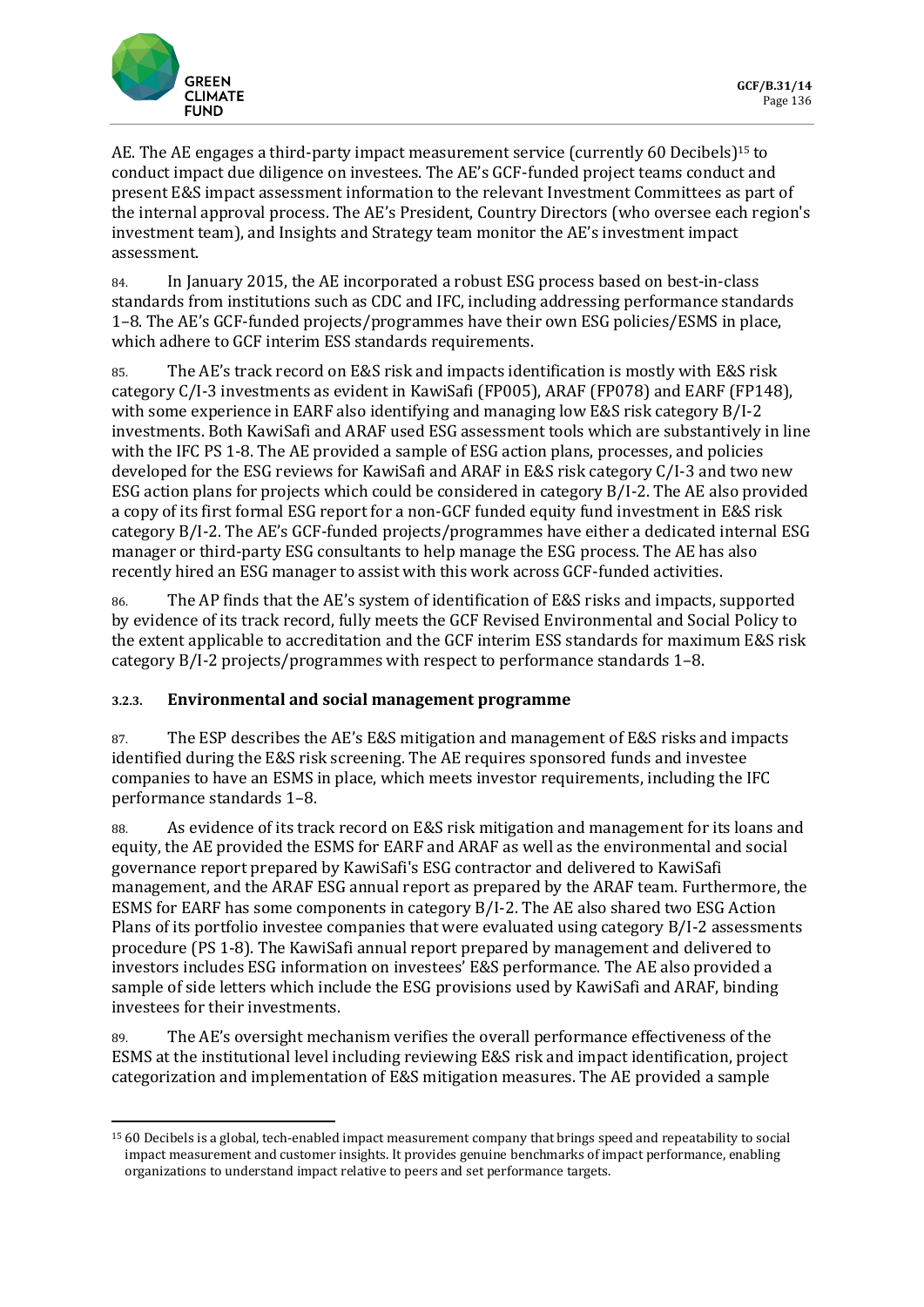

independent audit report for KawiSafi's ESG approach against the operating principles for impact management with the accompanying disclosure statement by KawiSafi.

90. Because the AE only recently formalized its ESP and other processes and procedures, it has not conducted an external audit on the effectiveness of its institutional-level ESMS. If reaccredited, the applicant is willing to conduct an independent institutional-level audit of the ESMS in GCF-funded projects/programmes during the potential second re-accreditation term.

91. The AP finds that the AE's E&S management programme fully meets the GCF Revised Environmental and Social Policy to the extent applicable to accreditation and the GCF interim ESS standards for maximum E&S risk category B/I-2 projects/programmes with respect to performance standards 1–8. However, the AP finds that the AE's track record is insufficient. The relevant gap is identified in paragraph 90 and is reflected in the corresponding condition for reaccreditation in section 4.2.

#### **3.2.4. Monitoring and review**

92. The ESP describes the AE's E&S monitoring and reporting process. The AE's ESG Manager conducts an annual review of E&S matters which provides an in-depth review of each GCF-funded project. This reporting is shared with the AE's senior management, and with executing entities to disclose any E&S issues as they arise. The AE's General Counsel, CFO, or President, as appropriate, may follow up on any E&S concerns to ensure adequacy of executing entities' ESMS. The AE reports to its donors on an ad hoc basis, through quarterly newsletters, and on an annual basis through its annual gathering.

93. The AE provided the ESG monitoring reports prepared by a third-party for KawiSafi, two ESG action plans including monitoring plans for KawiSafi and ARAF, and the ARAF ESG annual report, including updates in which some of the investments that could be considered as category I-2.

94. The AE's investment vehicles include monitoring and evaluation (M&E) annual/quarterly reporting to investors. The AE provided annual/quarterly reports from KawiSafi and ARAF, as provided to GCF, as well as annual performance reports submitted to GCF. The AE reviews all such materials before distribution to ensure adequacy and appropriateness of reporting.

95. The AP finds that the AE's system of E&S related monitoring and review, supported by evidence of its track record, fully meets the GCF Revised Environmental and Social Policy to the extent applicable to accreditation and GCF interim ESS standards for maximum E&S risk category B/I-2 projects/programmes with respect to performance standards 1–8.

#### **3.2.5. External communications, consultations, information disclosure and grievance redress mechanism at the institutional level**

96. The AE has a Business Development team (for fund raising) and a Marketing and Communications team that handles external communications with donors and other stakeholders. Relationship Managers on the Business Development team are in regular contact with donors to provide them with insights and information when needed. These Relationship Managers also handle any inbound requests or complaints from donors. The Marketing and Communications team is responsible for dealing with in-bound requests from media and other relevant stakeholders and is also responsible for producing and publishing materials that are communicated to external and internal stakeholders. This team also receives external inquiries from the public through a publicly accessible email address and the AE's telephone number found on the website. On the portfolio side, Relationship Managers are responsible for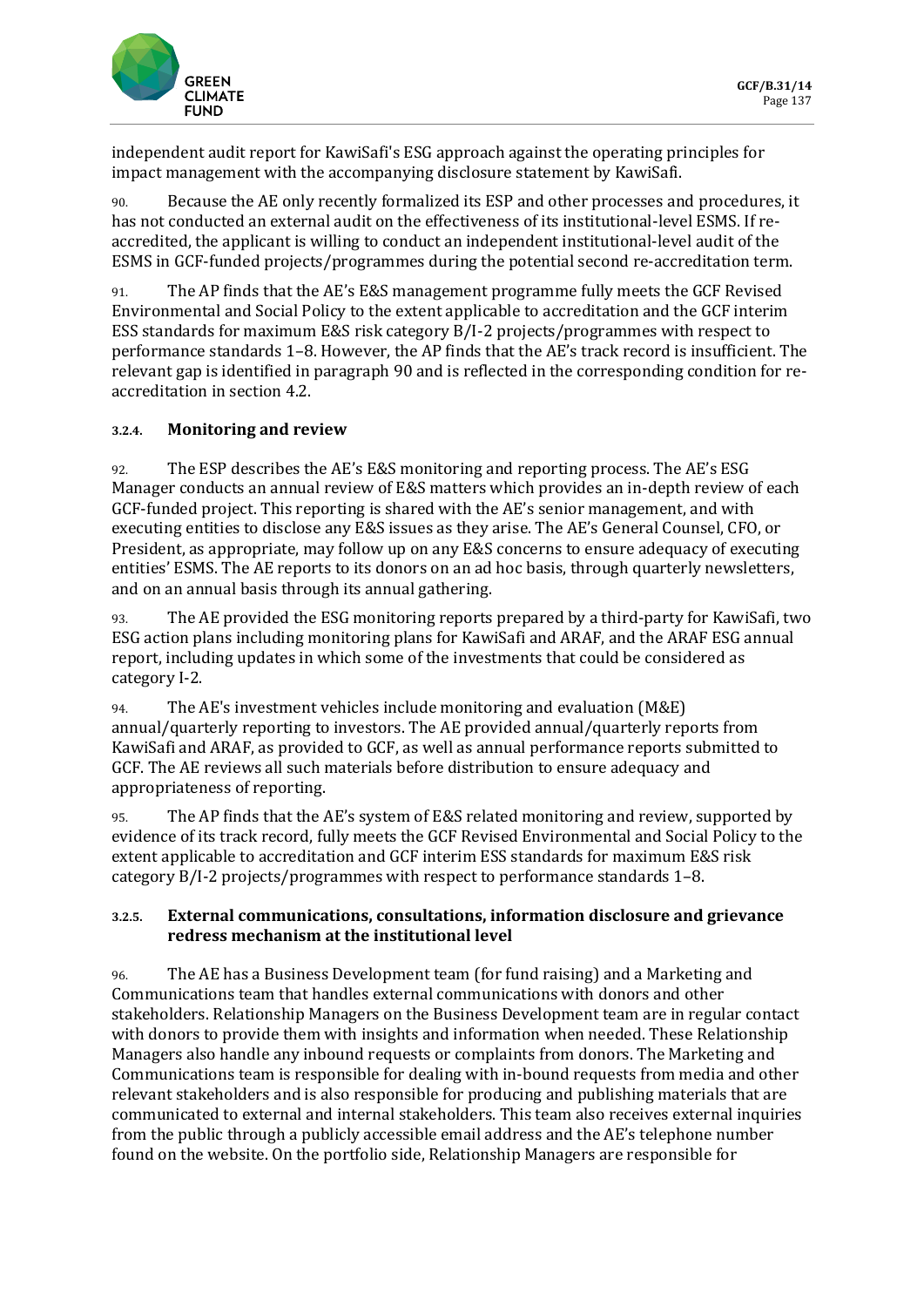

communicating with their respective portfolio companies and for fielding any complaints or questions that may arise during the AE's engagement with the portfolio company.

97. In response to the GCF recommendation to the AP to address potential risks related to an inadequate grievance redress mechanism (GRM) with respect to Acumen's upgrade application for E&S risk category B/I-2, the AE has developed a comprehensive institutionallevel GRM for GCF projects/programmes that is hosted on the AE's website and available at [https://acumencapitalpartners.com/grievance/.](https://acumencapitalpartners.com/grievance/)

98. The AE's GRM is a tool that stakeholders can engage with on concerns that affect their communities and livelihoods. The AE's GRM is based on its ESP for GCF-funded projects and incorporates the Ruggie Principles in line with the UN Guiding Principles on Business and Human Rights,<sup>16</sup> and the requirements of the GCF Independent Redress Mechanism, to ensure that stakeholders can easily access the GRM and have a thorough, fair, equitable and transparent process. A summary of the GRM is included in both the AE's ESP for GCF-Funded Projects, and the Gender Sensitivity Policy for GCF-Funded Projects/programmes. The GRM includes provision for monitoring and reporting and post-decision follow-up with complainants by the AE's General Counsel to ensure redress is delivered in a timely manner. The GRM is managed by the AE's legal team, led by the General Counsel providing an independent oversight on the GRM process. The staff responsible for ESG matters are not involved in investigations related to E&S complaints received. The AE has created a GCF-specific grievance webpage on its website.

99. The AE's E&S policy requires its EEs to include project-level GRM. The AE's legal team provides back-office support to EEs, including for investigation of complaints under projectlevel GRM. In the course of its re-accreditation assessment, the AP had initially found the AE's track record on ensuring its EEs implemented project-level GRM for GCF-funded projects/programmes to be inadequate. However, since then the AE's EEs have retroactively included project-level GRMs for their GCF-funded projects/programmes (KawiSafi, ARAF and EARF) and these are available on their respective EE's websites. The AE has also agreed to maintain and routinely update a record of all grievances and complaints received and addressed for its GCF projects/programmes.

100. The AE has committed to E&S information disclosure and consultation in its Acumen Environmental and Social Policy for GCF-Funded Projects. Additionally, Acumen regularly shares reporting on its work with investors, donors, stakeholders and industry groups. The AE's Head of Insights and Strategy continues to build knowledge-sharing opportunities within and outside Acumen. The AE provided evidence on having published the EARF's ESMS on its EE's websites. Some activities of the EARF ESMS are equivalent to category B/I-2 projects. As the AE was accredited for E&S risk category I-3, it was not required to publish its ESMS on its or the GCF websites. The AE has, by disclosing the EARF ESMS on the EE's website, gone beyond its E&S risk category C/I-3 expectations. Also, in the amended and restated AMA with GCF, and if upgraded to category B/I-2, the AE has committed to publicly disclose its ESMS for category B/I-2 in line with the GCF Information Disclosure Policy.

101. The AP finds that the AE's system of external communications, consultations, information disclosure and grievance redress mechanism, supported by evidence of its track record fully meets the GCF Revised Environmental and Social Policy to the extent applicable to accreditation, the GCF interim ESS standards and the GCF Information Disclosure Policy

<sup>16</sup> Refer to [http://www.ohchr.org/Documents/Publications/GuidingPrinciplesBusinessHR\\_EN.pdf.](http://www.ohchr.org/Documents/Publications/GuidingPrinciplesBusinessHR_EN.pdf) The UN Guiding Principles on Business and Human Rights are a set of guidelines for States and companies to prevent, address and remedy human rights abuses committed in business operations. They were proposed by UN Special Representative on business and human rights, John Ruggie, and endorsed by the UN Human Rights Council in June 2011. In the same resolution, the UN Human Rights Council established the UN Working Group on Business and Human Rights.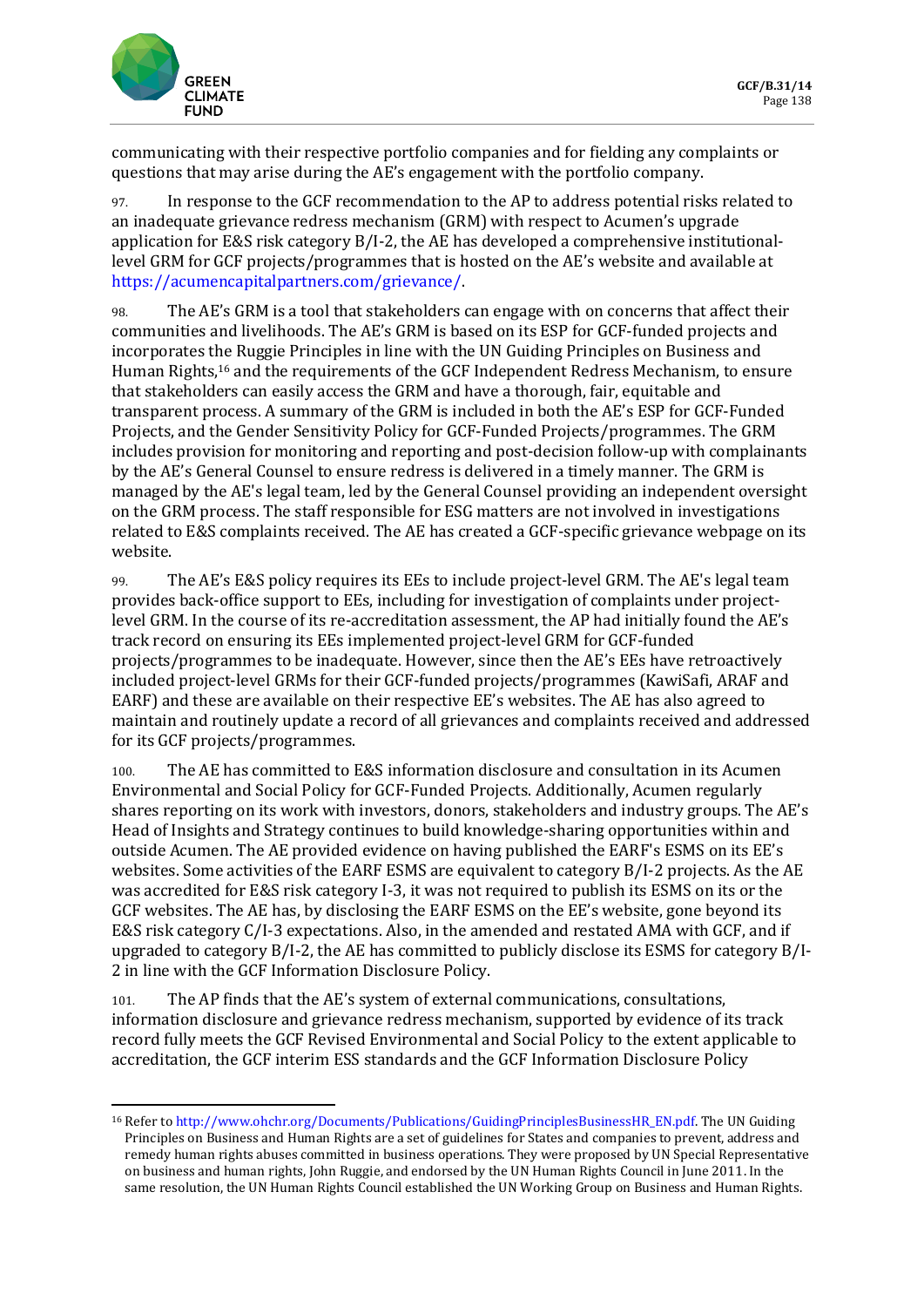

regarding E&S information disclosure requirements for maximum E&S risk category B/I-2 projects/programmes with respect to performance standards 1–8.

#### **3.2.6. Organizational capacity and competency**

102. The AE provided its organizational chart showing the placement of its ESG team and its reporting structure. At the AE-level, E&S impact is monitored by regional investment teams, each of which is led by the relevant Country Director, with impact measurement services provided by a third party (60 Decibels). The President oversees the Country Directors and reports to the Chief Executive Officer (CEO), while the CEO reports to the Board of Directors. The AE also has an Insights and Strategy team to analyze impacts at an organization-wide level. The ESG Manager supports ESG monitoring and activities across its sponsored funds, or funds it participates in, including GCF-funded projects/programmes. Escalation protocols are in place to elevate E&S issues to the appropriate level of seniority as and if they arise. KawiSafi engages a third-party ESG consultant to oversee ESG activities and reports directly to the Managing Director of the fund. ARAF has an in-house ESG analyst who reports to the Investment Director. For the AE's funds, including GCF-funded projects/programmes, E&S information is shared through reporting with investors and the advisory committee. E&S incident disclosures are made in line with the requirements of the governing documents and respective side letters of the funds. The AE provided prior reporting from KawiSafi and ARAF.

103. The AE provided curriculum vitae of its own staff and the ARAF's staff responsible for ESG matters as well as the backgrounds of the employees of KawiSafi's ESG contractor. The ARAF investment team received ESG training from Nederlandse Financierings-Maatschappij voor Ontwikkelingslanden N.V. in early 2020. The KawiSafi investment team received ESG training from their third-party ESG provider (Vukani Collective, formerly First Principles) in 2018, reviewed the annual ESG portfolio assessment with such provider in April 2021, and plans to repeat training for all staff in Quarter 1 of 2022. The AE's ESG staff also participated in these trainings.

104. The AP finds that the AE's organizational capacity and competency to implement the environmental and social management system, supported by evidence of its track record, fully meet the GCF Revised Environmental and Social Policy to the extent applicable to accreditation and the GCF interim ESS standards for maximum E&S risk category B/I-2 projects/programmes with respect to performance standards 1–8.

## 3.3 Gender

105. Acumen has fulfilled and closed conditions with regard to gender recommended by the AP and approved by the Board in its decision to accredit the AE for the first accreditation term.<sup>17</sup>

106. The AE's institutional and project-level gender policy and action plans for GCF-funded projects/programmes is provided in its Gender Sensitivity Policy (GSP) which has been approved by its Management Committee and made available on its website. The GSP is further supported by the AE's Gender Statement outlining its various international initiatives and partnership work. The GSP applies to the AE, its affiliated subsidiaries, and its GCF-funded projects/programmes for which Acumen Capital Partners is the EE. The AE has committed to strong personnel policies to protect and empower all its staff. The AE's policies include a Code of Ethics, non-discrimination policy applied to its employees, region-based personnel policies and benefits packages, and a US-specific anti sexual harassment policy. The AE's regional offices provide family leave benefits in compliance with local laws and competitive benefits packages.

<sup>&</sup>lt;sup>17</sup> Refer to document GCF/B.15/16.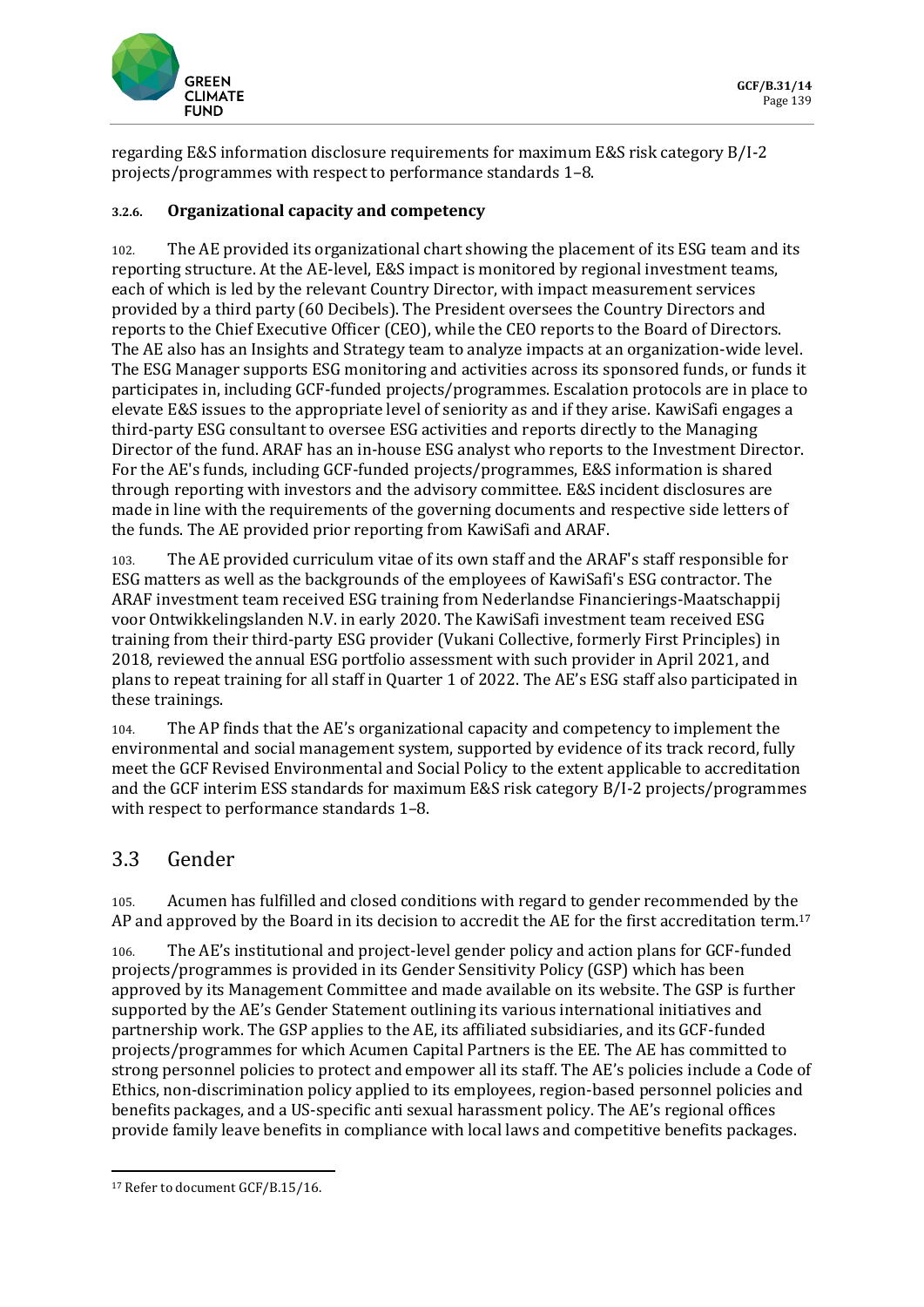

The AE's commitment to an equitable and safe workplace extends to supporting a diverse staff. The approach to diversity is annexed in the GSP.

107. The key principles of the GSP for projects/programmes commits to: gender equality, equal rights, human rights, labour conventions, intergenerational equity and to the Sustainable Development Goals for gender mainstreaming; country ownership and the equal opportunity of all stakeholders during project consultations and decision-making; free, prior and informed consent in projects involving indigenous peoples, as well as gender-sensitive stakeholder engagement; disclosure of information to be transparent and provide non-discriminatory access to information and gender-relevant information; ensure that stakeholders are aware of how to submit grievances and/or complaints; and continue to develop gender development and impact measurement capacity as an organization through ongoing trainings, collaborating with gender experts, and sharing its insights across the industry.

108. The AE prepares and appraises GCF-funded projects/programmes that integrate gender-relevant activities and gender-sensitive and gender-responsive indicators at activity-, output-, outcome- and impact-levels and gender-dedicated budget. Through its ESG manager the AE monitors GCF-funded projects to ensure that this data is tracked and aligned with its commitments. The AE reviews annual ESG reports from its EEs for GCF-funded projects/programmes for a measure of compliance with GCF, other investor, and project expectations. Where relevant, linkage between gender and climate change are reflected.

109. The AE collaborates with EEs for GCF-funded projects to develop gender assessments and action plans for its projects/programmes. The AE utilizes several resources and stakeholder engagement strategies to understand the gender realities of the project area. The AE engages with national designated authorities, government agencies, international organizations, local companies, local men and women to understand the gender realities of the project areas. Additionally, the AE utilizes publicly available gender data to provide additional context for its gender assessments of the projects/programmes. Assessments include gender-based risks to the projects and developing mitigating strategies. The AE may contract with gender experts and consultants to develop the gender assessment and/or the Gender Action Plan.

110. Responsibilities for implementing the GSP work are as follows: the Director of Talent is responsible for developing and implementing entity-level human resources and gender-based policies and directives for AE staff. Additionally, this position is responsible for hiring policies and practices. The Director of Talent works with the General Counsel when a staff member shares a complaint; the General Counsel also develops and reviews entity-level policies for its staff. Additionally, the General Counsel is responsible for investigating staff-level and GCF project-level complaints; and the ESG manager works with GCF-funded project teams on developing, implementing and reviewing gender policies and Gender Action Plans.

111. The AE's Gender Working Group has existed for the last five years. The Gender Working Group reviews the AE's Gender Sensitivity Policy for GCF-Funded Projects on an annual basis and advises on gender assessments and gender action plans for GCF-funded projects/programmes. The AE provide an organizational chart showing the placement of key gender experts and their curricula and related training on gender.

112. The AE provided examples of programmes in which women were the primary beneficiaries particularly related to efficient cookstoves, microfinance, small-size hospitals, etc. As part of its Annual Portfolio Review, the AE is systematically applying the 2X Challenge criteria developed by the G7 Development Finance Institutions<sup>18</sup> to determine areas of strength

<sup>18</sup> Refer t[o https://www.dfc.gov/media/opic-press-releases/2x-challenge-g7-development-finance-institutions](https://www.dfc.gov/media/opic-press-releases/2x-challenge-g7-development-finance-institutions-commit-and-mobilize)[commit-and-mobilize.](https://www.dfc.gov/media/opic-press-releases/2x-challenge-g7-development-finance-institutions-commit-and-mobilize)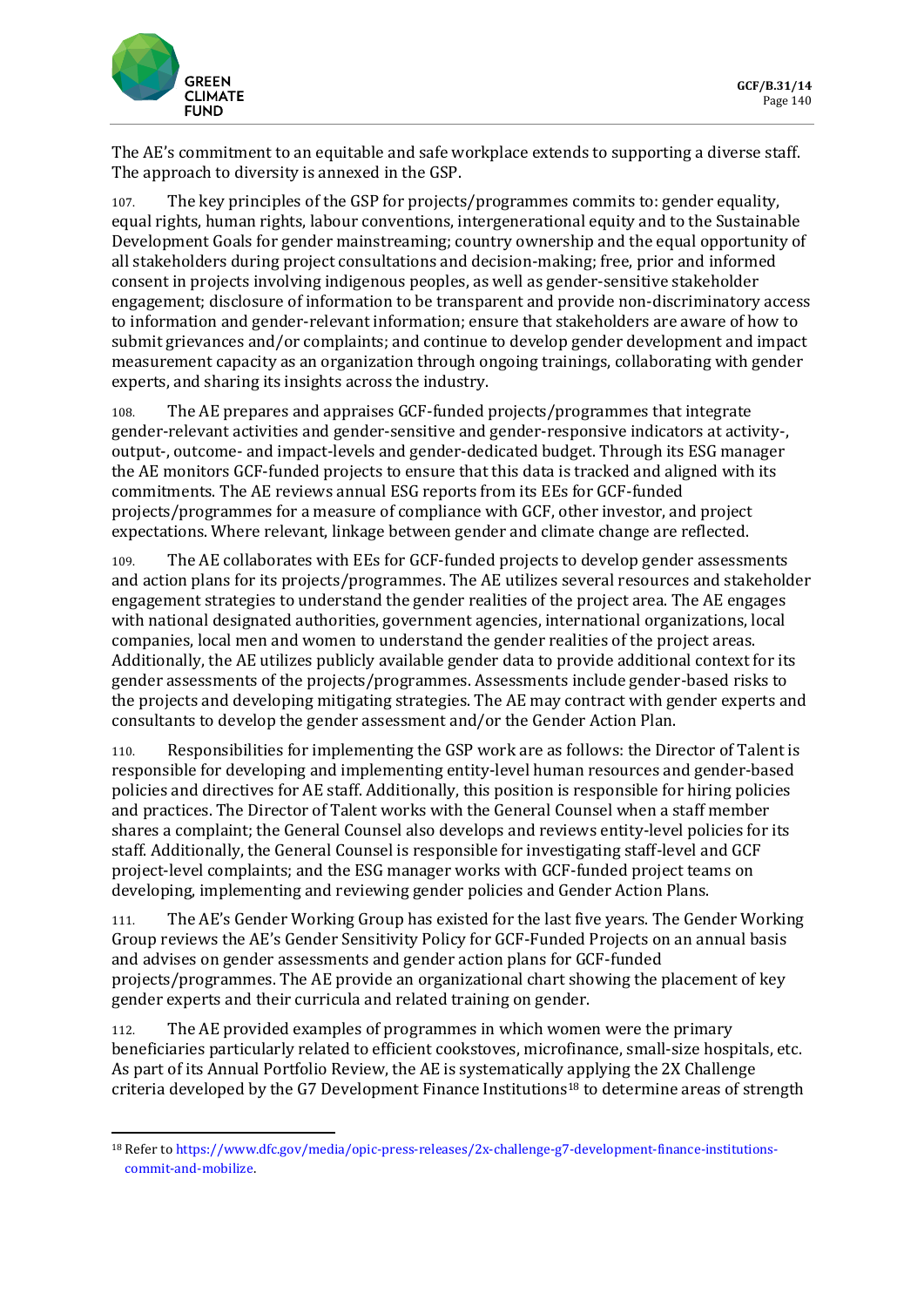

and weakness among its portfolio companies, and to inform future investment and accompaniment activities that can address these findings.

113. The evidence on the AE's track record on implementing its gender policy is provided in the gender assessment and action plans contained in the EARF (FP148) in line with the GCF updated Gender Policy. The AE's ARAF (FP078) and KawiSafi (FP005) also reflect gender analysis in line within the then applicable B.09 GCF Gender Policy. The executing entities of each GCF-funded project/programme (KawiSafi, ARAF, and EARF) developed robust gender capacities at an organization level for their staff to implement the gender policies and gender action plans. EARF hired a gender consultant to support its borrowers with the development of gender action plans. KawiSafi and ARAF each have specific persons responsible for their gender work including their Technical Assistance Facilities.

114. The applicant also shared several publications and knowledge products narrating the AE's experience and expertise on gender and social enterprises and gender and climate change impact measurement.

115. The AP finds that the AE's gender policy, procedures, capacities and competencies, supported by evidence of its track record, fully meet the updated GCF Gender Policy to the extent applicable to accreditation.

# **IV. Conclusions and recommendation**

## 4.1 Conclusions

116. Following its assessment, the Secretariat concludes the following in relation to the application with respect to the potential to continue in the role of an AE and to support the mandate and objectives of GCF: the AE can continue to contribute to GCF in implementing its updated Strategic Plan for 2020–2023 with respect to:

- (a) Alignment of the AE's GCF portfolio with the climate-related national priorities of the countries where the AE operates, particularly with the expanded geographic coverage through becoming an IAE;
- (b) Contribution to the adaptation and mitigation balance in the GCF portfolio since the AE has the ability to include adaptation components in its activities;
- (c) Supporting diversity in GCF results areas such as health and food and water security, and livelihoods of people and communities;
- (d) Enhancing private sector participation as the AE is one of the few impact investment funds accredited to GCF;
- (e) Diversification of the use of financial instruments, particularly with equity as well as loans; and
- $(f)$  Mobilizing climate finance at scale since the AE is seeking an upgrade in its accreditation scope for the medium-size category.

117. Following its assessment, the AP concludes the following in relation to the application with respect to the AE's ability to meet the GCF accreditation standards it is seeking reaccreditation and an upgrade in accreditation scope for:

(a) The AE meets the requirements of the GCF basic fiduciary standards, and to the extent applicable to accreditation. the GCF Policy on the Protection of Whistle-blowers and Witnesses, the GCF Policy on Prohibited Practices, the GCF AML/CFT Policy, specialized fiduciary standard for project management, specialized fiduciary standard for grant